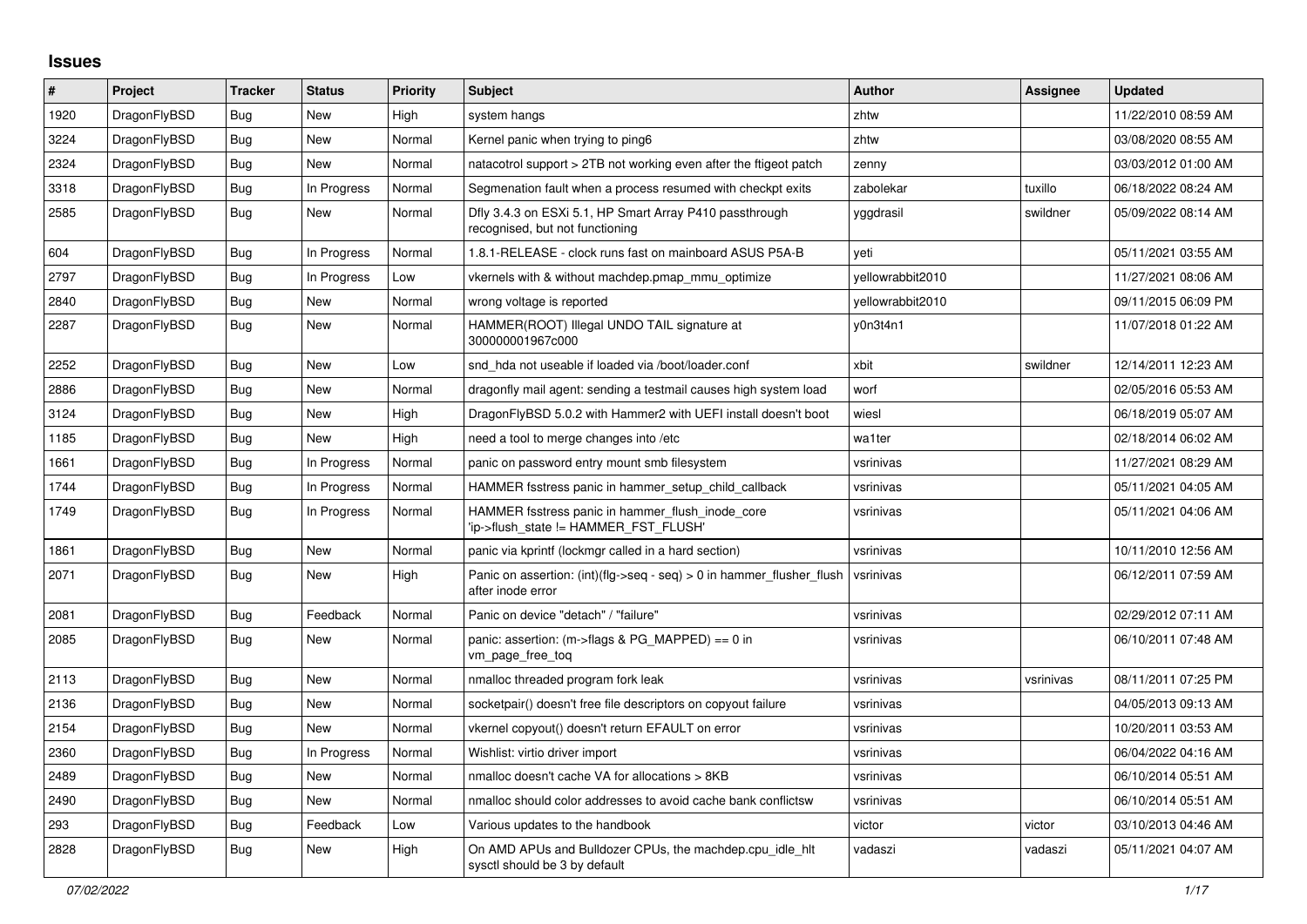| #    | Project      | <b>Tracker</b> | <b>Status</b> | <b>Priority</b> | Subject                                                                                                   | <b>Author</b> | Assignee | <b>Updated</b>      |
|------|--------------|----------------|---------------|-----------------|-----------------------------------------------------------------------------------------------------------|---------------|----------|---------------------|
| 1332 | DragonFlyBSD | Bug            | Feedback      | Normal          | DFBSD 2.2 - Booting usbcdrom/usbsticks on thinkpad hangs on<br>"BTX Halted"                               | tuxillo       |          | 05/11/2021 04:00 AM |
| 1819 | DragonFlyBSD | <b>Bug</b>     | In Progress   | Low             | truss - Major revamping task list                                                                         | tuxillo       | tuxillo  | 11/27/2021 08:45 AM |
| 1867 | DragonFlyBSD | Bug            | New           | Normal          | it(4) motherboard and fan problems                                                                        | tuxillo       |          | 07/08/2011 10:48 AM |
| 1959 | DragonFlyBSD | <b>Bug</b>     | New           | Normal          | DFBSD v2.9.1.422.gc98f2 - Panic during boot - IPv6 and PF                                                 | tuxillo       |          | 01/13/2011 03:37 AM |
| 2078 | DragonFlyBSD | Bug            | New           | Normal          | DFBSD i386 v2.11.0.201.g3ed2f - Panic during installworld into a<br>vn0 device                            | tuxillo       |          | 05/19/2011 07:50 PM |
| 2084 | DragonFlyBSD | Bug            | New           | Normal          | DFBSD v2.11.0.242.g4d317 - panic: zone: entry not free                                                    | tuxillo       |          | 07/03/2012 01:23 AM |
| 2129 | DragonFlyBSD | Bug            | <b>New</b>    | Normal          | DFBSD v2.11.0.661.gf9438 i386 - panic: lockmgr thrd_sleep                                                 | tuxillo       |          | 09/05/2011 09:49 AM |
| 2166 | DragonFlyBSD | Bug            | New           | Normal          | DFBSD v2.13.0.109.g05b9d - Strange lockups                                                                | tuxillo       |          | 10/29/2011 11:20 AM |
| 2171 | DragonFlyBSD | <b>Bug</b>     | New           | Normal          | DFBSD v2.13.0.151.gdc8442 - panic: assertion "(*ptep &<br>$(PG_MANAGED PG_V)) == PG_V"$                   | tuxillo       |          | 11/04/2011 05:06 PM |
| 2224 | DragonFlyBSD | Bug            | <b>New</b>    | Normal          | v2.13.0.291.gaa7ec - Panic on fq while installing world                                                   | tuxillo       |          | 11/18/2011 01:40 AM |
| 2282 | DragonFlyBSD | <b>Bug</b>     | In Progress   | Normal          | gdb segfaults with certain corefiles                                                                      | tuxillo       |          | 01/18/2012 04:40 PM |
| 2283 | DragonFlyBSD | <b>Bug</b>     | New           | Normal          | DFBSD DragonFly v2.13.0.957.g4f459 - pmap_release: page<br>should already be gone 0xc27120bc              | tuxillo       |          | 01/23/2012 03:03 AM |
| 2345 | DragonFlyBSD | Bug            | In Progress   | Normal          | DFBSD v3.1.0.457.gd679f - NFS panic on diskless station                                                   | tuxillo       |          | 04/07/2012 05:22 PM |
| 2351 | DragonFlyBSD | Bug            | In Progress   | Normal          | DFBSD v3.1.0.579.g44ccf - Stuck during startup, random freezes                                            | tuxillo       |          | 04/24/2012 08:21 AM |
| 2358 | DragonFlyBSD | <b>Bug</b>     | In Progress   | Normal          | DFBSD v3.0.2.32.g928ca - panic: hammer: insufficient undo FIFO<br>space!                                  | tuxillo       | tuxillo  | 05/10/2021 02:50 AM |
| 2495 | DragonFlyBSD | Bug            | New           | High            | DFBSD v3.3.0.960.g553fe7 - ocnt != 0" failed in<br>prop_object_release                                    | tuxillo       |          | 05/31/2022 04:08 PM |
| 2498 | DragonFlyBSD | <b>Bug</b>     | New           | Normal          | DFBSD v3.2.2-RELEASE - LIST_FIRST(&bp->b_dep) == NULL"<br>failed in vfs_vmio_release                      | tuxillo       |          | 05/31/2022 04:09 PM |
| 2556 | DragonFlyBSD | Bug            | Feedback      | Normal          | DragonFly v3.5.0.81.gd3479 - Process signal weirdness                                                     | tuxillo       |          | 12/17/2013 03:48 PM |
| 2629 | DragonFlyBSD | <b>Bug</b>     | <b>New</b>    | Normal          | Replace gcc44 with llvm34, clang34, and libc++                                                            | tuxillo       |          | 06/02/2014 02:30 PM |
| 2630 | DragonFlyBSD | <b>Bug</b>     | New           | Normal          | Bring in latest iconv fixes from FreeBSD10 as well as csmapper<br>updates                                 | tuxillo       |          | 05/11/2021 03:54 AM |
| 2631 | DragonFlyBSD | Bug            | In Progress   | Low             | Verify library versioning current with full package build and switch it<br>on (after publishing packages) | tuxillo       |          | 05/11/2021 04:06 AM |
| 2636 | DragonFlyBSD | <b>Bug</b>     | Feedback      | Low             | Add -x flag to iostat (a la solaris)                                                                      | tuxillo       |          | 05/11/2021 04:07 AM |
| 2638 | DragonFlyBSD | <b>Bug</b>     | Feedback      | High            | Fix machdep.pmap_mmu_optimize                                                                             | tuxillo       |          | 05/11/2021 04:07 AM |
| 2641 | DragonFlyBSD | <b>Bug</b>     | New           | Normal          | Panic when loading natapci as module                                                                      | tuxillo       |          | 05/11/2021 03:54 AM |
| 2647 | DragonFlyBSD | <b>Bug</b>     | New           | Normal          | HAMMER panic on 3.6.0                                                                                     | tuxillo       |          | 05/11/2021 03:54 AM |
| 3157 | DragonFlyBSD | <b>Bug</b>     | New           | Normal          | TP-Link UE300 not working in 5.2-RELEASE                                                                  | tuxillo       |          | 11/15/2018 02:08 PM |
| 3196 | DragonFlyBSD | <b>Bug</b>     | New           | Normal          | test issue after redmine upgrade (2)                                                                      | tuxillo       |          | 07/05/2019 04:33 AM |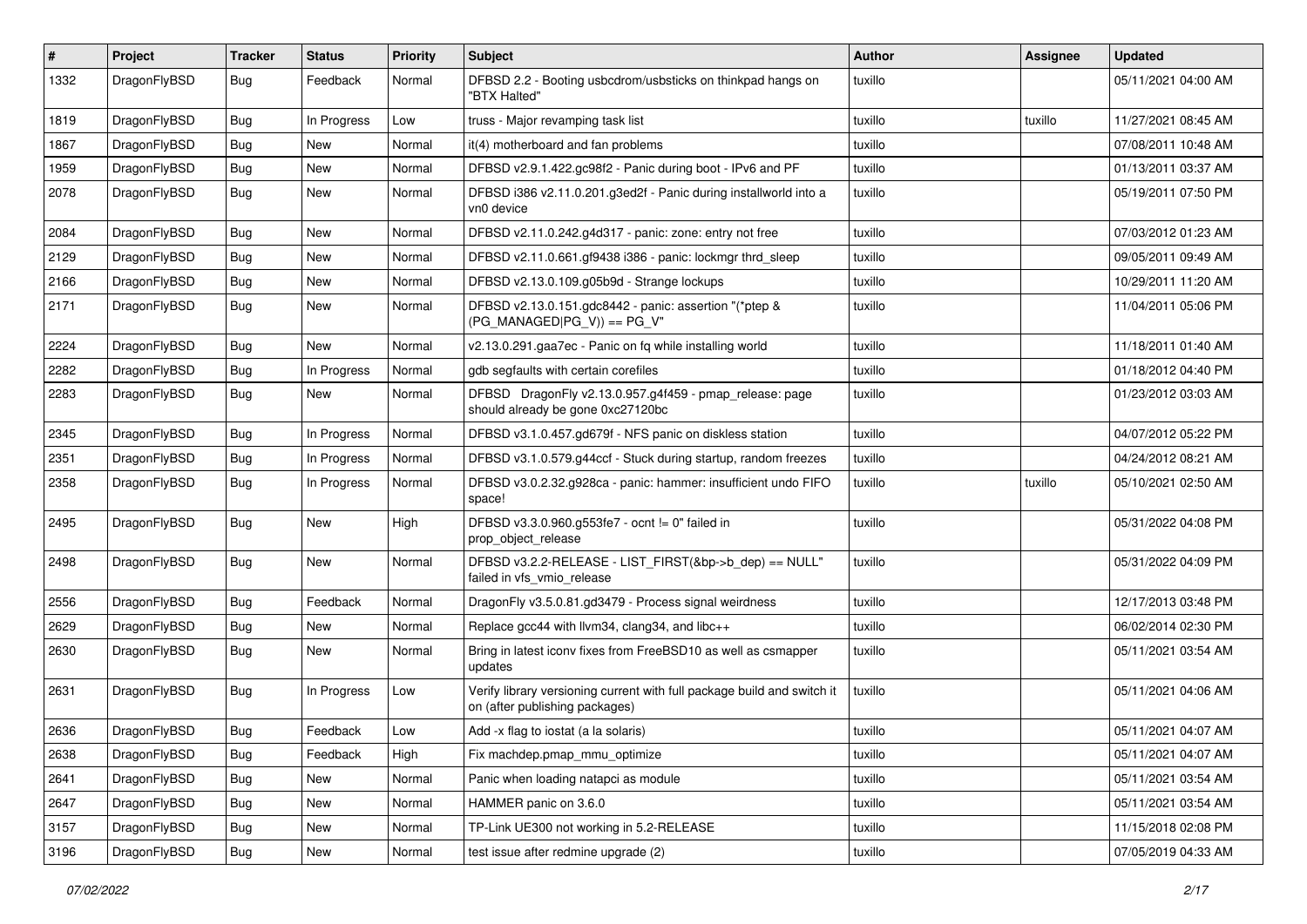| $\pmb{\#}$ | Project      | <b>Tracker</b> | <b>Status</b> | <b>Priority</b> | <b>Subject</b>                                                                         | <b>Author</b>     | Assignee | <b>Updated</b>      |
|------------|--------------|----------------|---------------|-----------------|----------------------------------------------------------------------------------------|-------------------|----------|---------------------|
| 3295       | DragonFlyBSD | Bug            | In Progress   | Normal          | Adapt devel/libvirt for nvmm                                                           | tuxillo           | tuxillo  | 11/03/2021 04:56 PM |
| 3314       | DragonFlyBSD | Bug            | <b>New</b>    | Normal          | Bring virtio_console(4) from FreeBSD                                                   | tuxillo           | tuxillo  | 05/29/2022 08:24 AM |
| 2140       | DragonFlyBSD | Bug            | New           | High            | hammer_io_delallocate panic with 'duplicate entry' message                             | ttw               |          | 10/07/2011 12:22 PM |
| 3170       | DragonFlyBSD | Bug            | New           | Normal          | repeatable nfsd crash                                                                  | tse               |          | 06/11/2020 05:52 AM |
| 3197       | DragonFlyBSD | Bug            | <b>New</b>    | Normal          | DragonFly upgrades                                                                     | tse               |          | 04/18/2020 04:18 PM |
| 3199       | DragonFlyBSD | Bug            | New           | Normal          | PFS label not found panic                                                              | tse               |          | 08/21/2019 03:51 AM |
| 3208       | DragonFlyBSD | Bug            | New           | Normal          | Crash related to nfsd                                                                  | tse               |          | 06/11/2020 05:52 AM |
| 3225       | DragonFlyBSD | Bug            | <b>New</b>    | Normal          | nfsd freeze when using gemu                                                            | tse               |          | 03/17/2020 11:52 AM |
| 3231       | DragonFlyBSD | Bug            | <b>New</b>    | Normal          | wifi drops on 5.8                                                                      | tse               |          | 04/06/2020 05:08 AM |
| 806        | DragonFlyBSD | Bug            | Feedback      | Normal          | boot error on MacBook                                                                  | tralamazza        |          | 06/04/2022 05:28 AM |
| 3252       | DragonFlyBSD | <b>Bug</b>     | New           | Normal          | tcsetattr/tcgetattr set errno incorrectly on non-TTY                                   | tonyc             |          | 10/26/2020 09:34 PM |
| 3319       | DragonFlyBSD | Bug            | New           | Normal          | setproctitle() calls can change effect of later setproctitle() calls                   | tonyc             |          | 06/29/2022 06:10 PM |
| 1282       | DragonFlyBSD | <b>Bug</b>     | Feedback      | Normal          | panic (trap 12) when booting SMP kernel on Atom 330 (dual core)                        | tomaz.borstnar    |          | 05/11/2021 04:00 AM |
| 1579       | DragonFlyBSD | Bug            | Feedback      | Normal          | dfly 2.4.1 does not like HP DL360G4p and Smart Array 6400 with<br>MSA20                | tomaz.borstnar    | tuxillo  | 06/02/2014 02:44 PM |
| 2473       | DragonFlyBSD | Bug            | New           | Normal          | Kernel crash when trying to up the wpi0 device (Dfly<br>v3.3.0.758.g47388-DEVELOPMENT) | tomaz             |          | 02/24/2014 08:50 AM |
| 2930       | DragonFlyBSD | Bug            | <b>New</b>    | High            | 'objcache' causes panic during 'nfs_readdir'                                           | tofergus          |          | 07/26/2016 01:09 PM |
| 2931       | DragonFlyBSD | Bug            | New           | Low             | 'gdb' of 'vkernel' unable to print backtrace                                           | tofergus          |          | 07/26/2016 01:51 PM |
| 2812       | DragonFlyBSD | Bug            | New           | Normal          | Panic on Intel DE3815TYKHE                                                             | tmorp             |          | 05/14/2015 03:14 PM |
| 2857       | DragonFlyBSD | Bug            | <b>New</b>    | Normal          | hammer stalls via bitcoin-qt                                                           | tkusumi           |          | 11/30/2015 06:52 AM |
| 3142       | DragonFlyBSD | Submit         | <b>New</b>    | Normal          | lib/libdmsg: Unbreak using new API EVP_CIPHER_CTX_new()                                | tkusumi           |          | 07/08/2018 04:18 AM |
| 3184       | DragonFlyBSD | Bug            | New           | Normal          | tsleep(9) return value when PCATCH specified                                           | tkusumi           |          | 04/03/2019 06:49 AM |
| 3246       | DragonFlyBSD | Bug            | <b>New</b>    | Normal          | HAMMER2 unable to handle ENOSPC properly                                               | tkusumi           |          | 09/04/2020 11:11 AM |
| 3249       | DragonFlyBSD | Bug            | New           | Normal          | HAMMER2 fsync(2) not working properly                                                  | tkusumi           |          | 09/21/2020 07:07 AM |
| 3266       | DragonFlyBSD | Bug            | <b>New</b>    | High            | Filesystems broken due to "KKASSERT(count &<br>TOK COUNTMASK);"                        | tkusumi           |          | 03/15/2021 01:21 PM |
| 3269       | DragonFlyBSD | <b>Bug</b>     | In Progress   | Normal          | Is double-buffer'd buf still required by HAMMER2?                                      | tkusumi           |          | 05/12/2021 04:09 PM |
| 3312       | DragonFlyBSD | Submit         | New           | Normal          | hammer2: redundant chain modify after chain creation                                   | tkusumi           |          | 05/15/2022 01:35 PM |
| 3316       | DragonFlyBSD | Bug            | New           | Normal          | hammer2 dirent create() allows creating >1 dirents with the same<br>name               | tkusumi           |          | 06/05/2022 12:35 PM |
| 2459       | DragonFlyBSD | <b>Bug</b>     | Feedback      | Normal          | apic problems with HP Probook 4510s                                                    | thowe             |          | 11/27/2021 08:22 AM |
| 285        | DragonFlyBSD | Bug            | Feedback      | Low             | interrupt latency with re without ip address configured                                | thomas.nikolajsen |          | 02/20/2014 10:30 AM |
| 1984       | DragonFlyBSD | Bug            | New           | Normal          | hammer mount fails after crash - HAMMER: FIFO record bad head<br>signature             | thomas.nikolajsen |          | 03/08/2011 06:57 PM |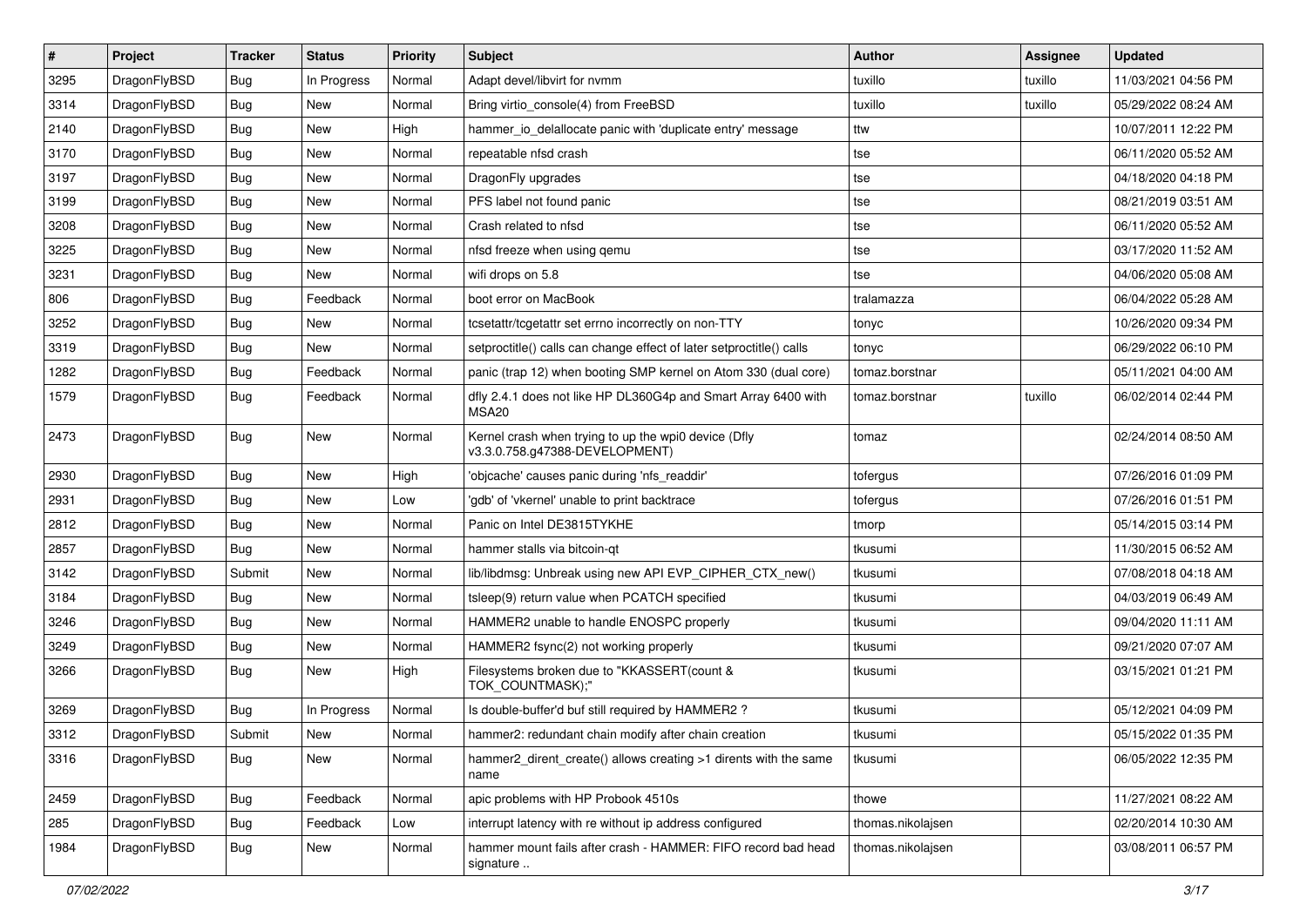| #    | Project      | <b>Tracker</b> | <b>Status</b> | <b>Priority</b> | Subject                                                                                                  | Author            | <b>Assignee</b> | <b>Updated</b>      |
|------|--------------|----------------|---------------|-----------------|----------------------------------------------------------------------------------------------------------|-------------------|-----------------|---------------------|
| 2296 | DragonFlyBSD | Bug            | In Progress   | High            | panic: assertion "m->wire count > 0" failed                                                              | thomas.nikolajsen |                 | 08/30/2012 06:09 AM |
| 2436 | DragonFlyBSD | Bug            | New           | Normal          | panic: assertion "lp->lwp_qcpu == dd->cpuid" failed in<br>dfly_acquire_curproc                           | thomas.nikolajsen |                 | 01/23/2013 11:07 AM |
| 2609 | DragonFlyBSD | Bug            | New           | Normal          | master: panic: assertion<br>"LWKT_TOKEN_HELD_ANY(vm_object_token(object))" failed in<br>swp_pager_lookup | thomas.nikolajsen |                 | 11/28/2013 11:36 AM |
| 1127 | DragonFlyBSD | Bug            | Feedback      | Low             | cdrom drive not detected                                                                                 | tgr               | corecode        | 01/15/2015 08:55 AM |
| 3113 | DragonFlyBSD | <b>Bug</b>     | In Progress   | Urgent          | Booting vKernel fails due being out of swap space                                                        | tcullen           |                 | 05/11/2021 04:14 AM |
| 2921 | DragonFlyBSD | Submit         | New           | Normal          | Allow moused to accept userland mouse events                                                             | tautolog          |                 | 05/11/2021 04:08 AM |
| 3036 | DragonFlyBSD | Bug            | <b>New</b>    | Normal          | panic in icmp_redirect_start() ASSERT_IN_NETISR(0)                                                       | tautolog          |                 | 05/11/2017 07:27 PM |
| 3135 | DragonFlyBSD | Submit         | New           | Normal          | Add EVFILT_RECV and EVFILT_SEND                                                                          | tautolog          |                 | 05/25/2018 09:59 PM |
| 2915 | DragonFlyBSD | Bug            | New           | High            | Hammer mirror-copy problem                                                                               | t dfbsd           |                 | 08/25/2016 05:28 AM |
| 3205 | DragonFlyBSD | Bug            | Feedback      | High            | Go compiler net test failing                                                                             | : dfbsd           | tuxillo         | 05/10/2021 02:45 AM |
| 3217 | DragonFlyBSD | <b>Bug</b>     | New           | Normal          | rescue tools: make install fails if rescue folder doesn't exist                                          | t_dfbsd           |                 | 11/27/2019 08:16 PM |
| 243  | DragonFlyBSD | <b>Bug</b>     | Feedback      | Normal          | weird behavior in the shell                                                                              | swildner          |                 | 05/31/2022 02:51 PM |
| 1907 | DragonFlyBSD | <b>Bug</b>     | New           | Normal          | Hammer crash in hammer flusher flush()                                                                   | swildner          |                 | 11/11/2010 05:07 AM |
| 1913 | DragonFlyBSD | Bug            | New           | Normal          | panic: assertion: ip->flush_state != HAMMER_FST_FLUSH in<br>hammer_flush_inode_core                      | swildner          |                 | 11/20/2010 05:27 PM |
| 2509 | DragonFlyBSD | Bug            | <b>New</b>    | Normal          | Redefinition of DIRBLKSIZ in restore(8)                                                                  | swildner          |                 | 06/04/2022 04:40 AM |
| 2082 | DragonFlyBSD | Bug            | <b>New</b>    | Normal          | dfbsd 2.10.1 amd64 - mc port build error with 'bmake bin-install'                                        | sun-doctor        |                 | 05/25/2011 07:18 PM |
| 2020 | DragonFlyBSD | <b>Bug</b>     | New           | Low             | Port brcm80211 driver from Linux to DragonFly BSD                                                        | studer            |                 | 03/05/2011 10:54 PM |
| 2004 | DragonFlyBSD | Bug            | New           | Normal          | LWKT WAIT IPIQ panic                                                                                     | steve             |                 | 03/08/2011 05:46 PM |
| 2055 | DragonFlyBSD | <b>Bug</b>     | <b>New</b>    | Normal          | ssh + IPV6 + bridge => connection freezes                                                                | steve             |                 | 04/24/2011 07:13 PM |
| 3129 | DragonFlyBSD | <b>Bug</b>     | New           | High            | Kernel panic with 5.2.0 on A2SDi-4C-HLN4F                                                                | stateless         |                 | 04/24/2018 12:50 AM |
| 2077 | DragonFlyBSD | Bug            | New           | Normal          | USB devices conflicting                                                                                  | srussell          |                 | 05/17/2011 05:12 PM |
| 2586 | DragonFlyBSD | Bug            | <b>New</b>    | Normal          | pf: "modulate" state seems problematic                                                                   | srussell          |                 | 09/25/2013 07:36 PM |
| 2587 | DragonFlyBSD | <b>Bug</b>     | New           | Normal          | SATA DVD writer not detected by DragonFly                                                                | srussell          |                 | 09/04/2020 08:55 AM |
| 2936 | DragonFlyBSD | <b>Bug</b>     | <b>New</b>    | Normal          | loader.efi crashes while loading kernel                                                                  | spaceille         |                 | 08/20/2016 06:17 AM |
| 1964 | DragonFlyBSD | <b>Bug</b>     | New           | Normal          | iwn (panic assertion : wlan assert serialized)                                                           | sjmm.ptr          | josepht         | 02/01/2011 12:57 PM |
| 1302 | DragonFlyBSD | <b>Bug</b>     | In Progress   | Normal          | Checkpoint regression?                                                                                   | sjg               | sjg             | 07/10/2013 05:22 PM |
| 1786 | DragonFlyBSD | <b>Bug</b>     | New           | Normal          | Calling NULL function pointer initiates panic loop                                                       | sjg               |                 | 10/11/2010 05:28 PM |
| 2061 | DragonFlyBSD | <b>Bug</b>     | New           | Normal          | USB keyboard boot panic                                                                                  | sjg               |                 | 05/04/2012 12:20 AM |
| 2141 | DragonFlyBSD | <b>Bug</b>     | New           | Urgent          | loader and/or documentation broken                                                                       | sjg               |                 | 01/20/2012 10:51 AM |
| 1884 | DragonFlyBSD | Bug            | New           | Normal          | System completely freezes while listening music (devbuf: malloc<br>limit exceeded)                       | shamaz            |                 | 01/24/2011 05:00 PM |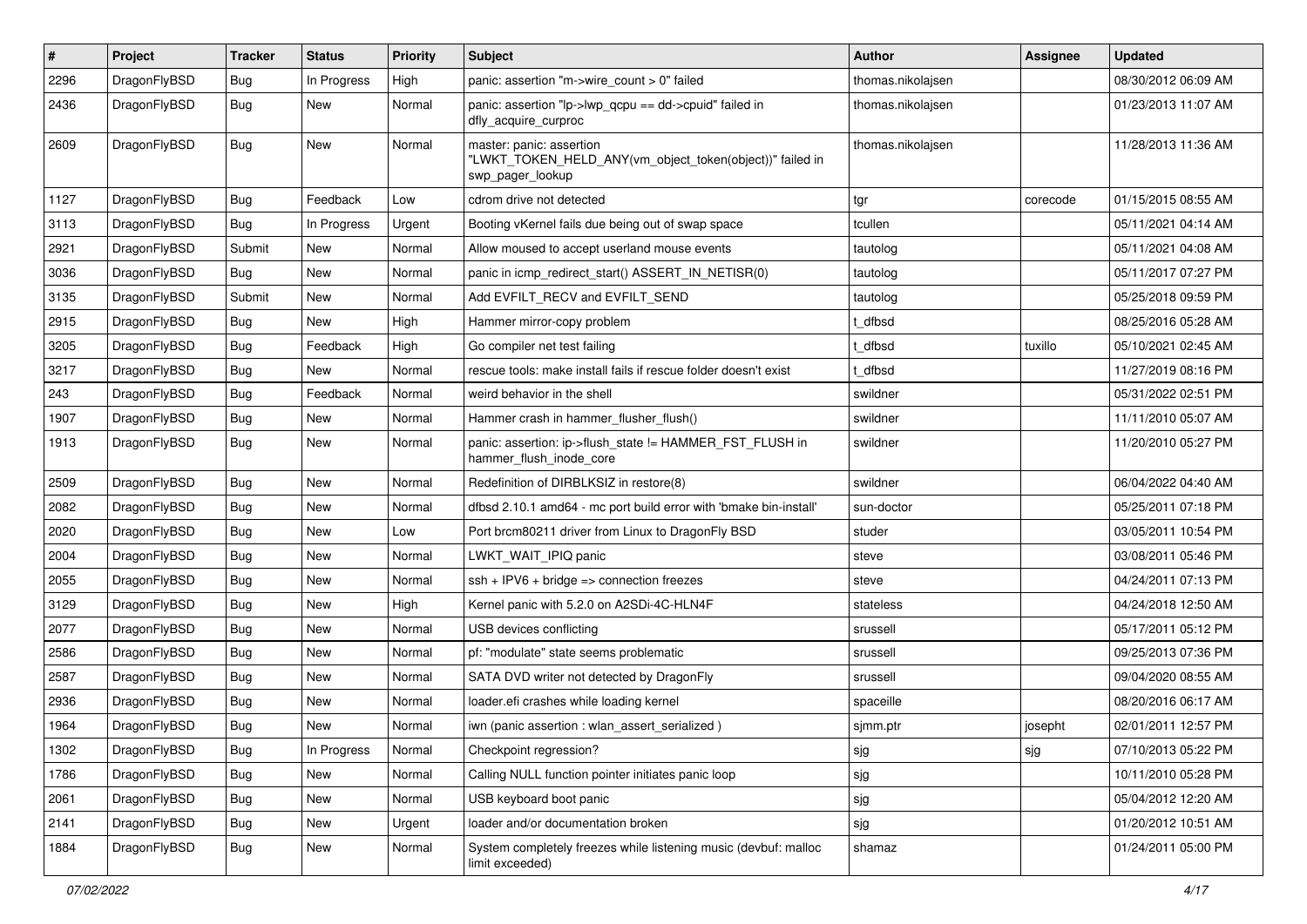| $\sharp$ | Project      | <b>Tracker</b> | <b>Status</b> | <b>Priority</b> | Subject                                                                                         | Author     | Assignee | <b>Updated</b>      |
|----------|--------------|----------------|---------------|-----------------|-------------------------------------------------------------------------------------------------|------------|----------|---------------------|
| 1935     | DragonFlyBSD | <b>Bug</b>     | New           | Normal          | mouse does not work after switching between x and console                                       | shamaz     |          | 12/13/2010 10:06 AM |
| 1961     | DragonFlyBSD | Bug            | New           | Normal          | Can't create dump from DDB                                                                      | shamaz     |          | 01/29/2011 09:02 PM |
| 2820     | DragonFlyBSD | <b>Bug</b>     | New           | Normal          | TP-Link USB Wi-Fi adapter cannot be reattached to the system                                    | shamaz     |          | 05/22/2015 09:45 PM |
| 2863     | DragonFlyBSD | <b>Bug</b>     | <b>New</b>    | Normal          | HAMMER synch tid is zero                                                                        | shamaz     |          | 12/12/2015 11:24 PM |
| 2891     | DragonFlyBSD | <b>Bug</b>     | <b>New</b>    | Normal          | Kernel panic in IEEE802.11 related code                                                         | shamaz     |          | 05/29/2016 05:49 PM |
| 2124     | DragonFlyBSD | <b>Bug</b>     | New           | Normal          | getty repeating too quickly on port /dev/ttyv0                                                  | sgeorge.ml |          | 09/01/2011 04:28 AM |
| 2347     | DragonFlyBSD | <b>Bug</b>     | Feedback      | High            | Hammer PFSes destroy does not give back full space allocated to<br><b>PFS</b>                   | sgeorge    |          | 07/19/2012 01:11 AM |
| 2396     | DragonFlyBSD | Bug            | Feedback      | High            | Latest 3.1 development version core dumps while destroying master<br><b>PFS</b>                 | sgeorge    |          | 01/23/2013 04:10 PM |
| 2924     | DragonFlyBSD | Bug            | New           | Normal          | cat -v fails to tag characters in extended table with M- prefix with<br>some locales            | sevan      |          | 07/11/2016 07:18 AM |
| 2933     | DragonFlyBSD | Submit         | <b>New</b>    | Normal          | Remove unix domain socket support from cat(1)                                                   | sevan      |          | 08/01/2016 08:10 PM |
| 3160     | DragonFlyBSD | Submit         | In Progress   | Normal          | State the implementation difference in pkill/pgrep manual                                       | sevan      | tuxillo  | 06/03/2022 05:15 PM |
| 1944     | DragonFlyBSD | Bug            | New           | Normal          | panic: backing_object 0xdea7b258 was somehow re-referenced<br>during collapse!                  | sepherosa  |          | 12/27/2010 02:06 AM |
| 2042     | DragonFlyBSD | Bug            | New           | Normal          | kernel panic, when run boot0cfg                                                                 | sepherosa  |          | 05/31/2022 03:01 PM |
| 2100     | DragonFlyBSD | Bug            | Feedback      | Normal          | devfs related panic                                                                             | sepherosa  | alexh    | 07/10/2011 02:29 PM |
| 2123     | DragonFlyBSD | <b>Bug</b>     | New           | Normal          | hammer is losing files                                                                          | schmir     |          | 08/30/2011 07:56 PM |
| 3047     | DragonFlyBSD | <b>Bug</b>     | New           | Normal          | <b>HAMMER</b> critical write error                                                              | samuel     |          | 06/19/2019 09:50 AM |
| 2549     | DragonFlyBSD | <b>Bug</b>     | In Progress   | Normal          | netgraph7: Kernel page fault.                                                                   | russiane39 | nant     | 05/10/2013 11:20 PM |
| 2316     | DragonFlyBSD | <b>Bug</b>     | New           | Normal          | Ungraceful invalid password handling for adding a new user in the<br>installer                  | rune       |          | 04/27/2012 11:23 PM |
| 998      | DragonFlyBSD | <b>Bug</b>     | In Progress   | Normal          | Unconfiguring a vn while it is mounted                                                          | rumcic     | tuxillo  | 05/11/2021 04:00 AM |
| 1192     | DragonFlyBSD | Submit         | New           | Normal          | KKASSERTs in sys/kern/uipc_{msg,socket}.c are too strict                                        | rumcic     |          | 05/11/2021 04:07 AM |
| 1218     | DragonFlyBSD | Bug            | In Progress   | Normal          | panic: assertion: error == 0 in hammer_start_transaction                                        | rumcic     |          | 05/11/2021 04:00 AM |
| 1249     | DragonFlyBSD | <b>Bug</b>     | Feedback      | Normal          | panic: ffs_vfree: freeing free inode                                                            | rumcic     |          | 03/10/2013 05:13 AM |
| 1250     | DragonFlyBSD | <b>Bug</b>     | Feedback      | Normal          | Panic upon plugging an USB flash drive into the machine                                         | rumcic     |          | 03/10/2013 05:17 AM |
| 1489     | DragonFlyBSD | <b>Bug</b>     | Feedback      | Normal          | panic: ufs_dirbad: bad dir                                                                      | rumcic     |          | 03/10/2013 04:34 AM |
| 1580     | DragonFlyBSD | <b>Bug</b>     | Feedback      | Normal          | Panic (Fatal trap 12: page fault while in kernel mode) while playing<br>with pf and netif names | rumcic     |          | 12/21/2018 01:21 AM |
| 1873     | DragonFlyBSD | Bug            | <b>New</b>    | Normal          | Panic upon usb mouse detach and reattaching                                                     | rumcic     |          | 02/01/2011 09:53 AM |
| 1874     | DragonFlyBSD | <b>Bug</b>     | New           | Normal          | mpd listening on all IPs, accepting only on one                                                 | rumcic     |          | 05/08/2011 01:01 PM |
| 1975     | DragonFlyBSD | Bug            | New           | Normal          | Applications seg fault in select() and poll()                                                   | rumcic     |          | 05/31/2022 02:58 PM |
| 2072     | DragonFlyBSD | <b>Bug</b>     | New           | Normal          | Fatal trap 12: stopped at lwkt_send_ipiq3                                                       | rumcic     |          | 05/17/2011 04:12 AM |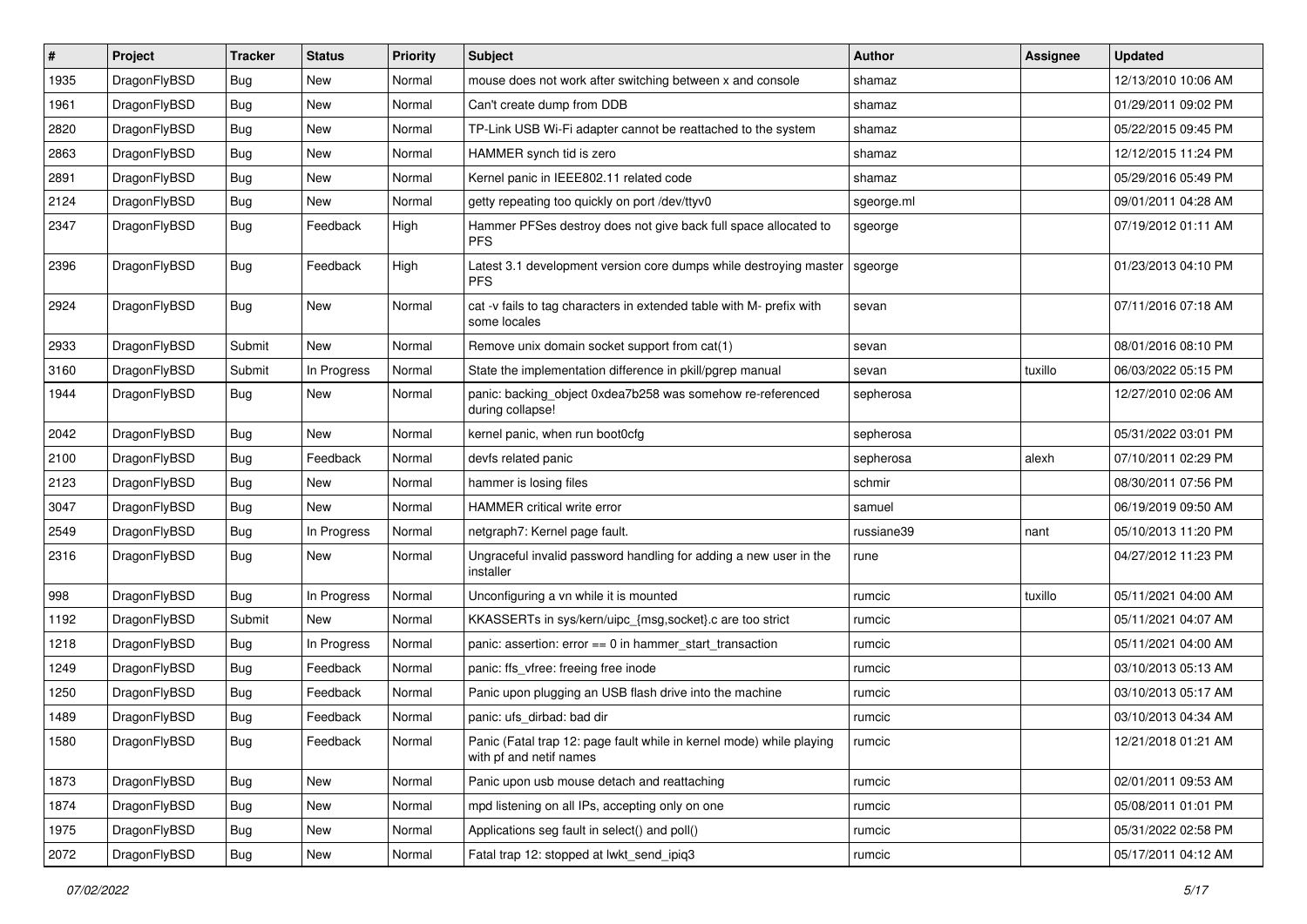| #    | Project      | <b>Tracker</b> | <b>Status</b> | <b>Priority</b> | Subject                                                                                                                                                                                           | Author       | Assignee | <b>Updated</b>      |
|------|--------------|----------------|---------------|-----------------|---------------------------------------------------------------------------------------------------------------------------------------------------------------------------------------------------|--------------|----------|---------------------|
| 2080 | DragonFlyBSD | Bug            | <b>New</b>    | Normal          | panic: lockmgr thrd sleep: called from interrupt, ipi, or hard code<br>section                                                                                                                    | rumcic       |          | 05/30/2011 05:06 PM |
| 2423 | DragonFlyBSD | Bug            | <b>New</b>    | Urgent          | After multiple panics/locks, hitting KKASSERT in<br>hammer init cursor                                                                                                                            | rumcic       |          | 09/18/2012 02:28 AM |
| 2887 | DragonFlyBSD | <b>Bug</b>     | <b>New</b>    | Low             | Missing extattr_namespace_to_string and<br>extattr string to namespace functions                                                                                                                  | rubenk       |          | 02/06/2016 05:09 AM |
| 3141 | DragonFlyBSD | Bug            | <b>New</b>    | Normal          | dhclient blocks boot process                                                                                                                                                                      | rowo         |          | 12/16/2018 11:01 AM |
| 2738 | DragonFlyBSD | <b>Bug</b>     | New           | Normal          | Hammer: Strange behavior when trying to recover old version of<br>moved file                                                                                                                      | roland       |          | 11/20/2014 08:02 AM |
| 2626 | DragonFlyBSD | Bug            | <b>New</b>    | Normal          | iwn driver drops with error: "firmware error 'iwn_intr: fatal firmware<br>error"                                                                                                                  | rodyaj       |          | 01/09/2014 05:50 AM |
| 600  | DragonFlyBSD | Bug            | <b>New</b>    | Low             | /sys/libkern/karc4random                                                                                                                                                                          | robin carey5 | profmakx | 01/19/2015 03:07 AM |
| 2138 | DragonFlyBSD | <b>Bug</b>     | New           | Normal          | > 100% CPU usage                                                                                                                                                                                  | robin.carey1 |          | 09/26/2011 12:20 PM |
| 2430 | DragonFlyBSD | <b>Bug</b>     | New           | Normal          | Alternate Password Hash method                                                                                                                                                                    | robin.carey1 |          | 10/07/2012 06:28 AM |
| 1836 | DragonFlyBSD | Bug            | New           | Normal          | Incorrect TCP checksum show up in tcpdump                                                                                                                                                         | robgar1      |          | 05/15/2022 11:22 AM |
| 2675 | DragonFlyBSD | Bug            | New           | Low             | Ultimate N WiFi Link 5300 get iwn intr: fatal firmware error on 5GHz                                                                                                                              | revuwa       |          | 05/11/2021 04:07 AM |
| 2822 | DragonFlyBSD | Bug            | New           | Normal          | USB 3.0 stick throws "reading primary partition table: error<br>accessing offset 000[] for 152" error, while the stick works on any<br>other OS I tested                                          | revuwa       | profmakx | 06/29/2015 05:56 AM |
| 3313 | DragonFlyBSD | Bug            | <b>New</b>    | Normal          | Can't boot from my live USB at all. The kernel loading process<br>hangs.                                                                                                                          | rempas       |          | 06/03/2022 12:16 AM |
| 1560 | DragonFlyBSD | <b>Bug</b>     | Feedback      | Normal          | Unable to modify partition table on ThinkPad T61p during install                                                                                                                                  | rehsack      |          | 01/15/2015 08:57 AM |
| 2371 | DragonFlyBSD | Bug            | New           | Normal          | Timezone problem with America/Sao Paulo                                                                                                                                                           | raitech      |          | 05/17/2012 01:42 PM |
| 1876 | DragonFlyBSD | <b>Bug</b>     | <b>New</b>    | Normal          | devfs in jail + logging out from console(ttyv1+) -> panic                                                                                                                                         | qhwt.dfly    | tuxillo  | 05/31/2022 03:24 PM |
| 1917 | DragonFlyBSD | <b>Bug</b>     | New           | Normal          | panic: assertion: (RB_EMPTY(&ip->rec_tree) && (ip->flags &<br>HAMMER_INODE_XDIRTY) == 0)    (!RB_EMPTY(&ip->rec_tree)<br>&& (ip->flags & HAMMER_INODE_XDIRTY) != 0) in<br>hammer_flush_inode_done | qhwt.dfly    |          | 11/24/2010 03:23 AM |
| 1942 | DragonFlyBSD | Bug            | <b>New</b>    | Normal          | locking against myself in getcacheblk()?                                                                                                                                                          | qhwt.dfly    |          | 05/31/2022 02:15 PM |
| 570  | DragonFlyBSD | Bug            | Feedback      | Normal          | 1.8.x: ACPI problems                                                                                                                                                                              | qhwt+dfly    |          | 06/02/2014 03:45 AM |
| 1368 | DragonFlyBSD | Bug            | In Progress   | Normal          | suspend signal race?                                                                                                                                                                              | qhwt+dfly    |          | 05/11/2021 03:51 AM |
| 1387 | DragonFlyBSD | <b>Bug</b>     | Feedback      | Normal          | zero-size malloc and ps: kvm_getprocs: Bad address                                                                                                                                                | qhwt+dfly    |          | 05/11/2021 04:00 AM |
| 1577 | DragonFlyBSD | <b>Bug</b>     | Feedback      | Normal          | panic: assertion: leaf->base.obj_id == ip->obj_id in<br>hammer_ip_delete_range                                                                                                                    | qhwt+dfly    |          | 05/11/2021 04:01 AM |
| 1101 | DragonFlyBSD | <b>Bug</b>     | Feedback      | Normal          | ohci related panic                                                                                                                                                                                | polachok     |          | 05/11/2021 04:00 AM |
| 3245 | DragonFlyBSD | <b>Bug</b>     | New           | Normal          | panic: free: guard1x fail, i915 load from loader.conf                                                                                                                                             | polachok     |          | 08/21/2020 10:36 AM |
| 2496 | DragonFlyBSD | <b>Bug</b>     | New           | Normal          | NTFS malloc limit exceeded                                                                                                                                                                        | plasmob      | tuxillo  | 02/19/2013 08:47 AM |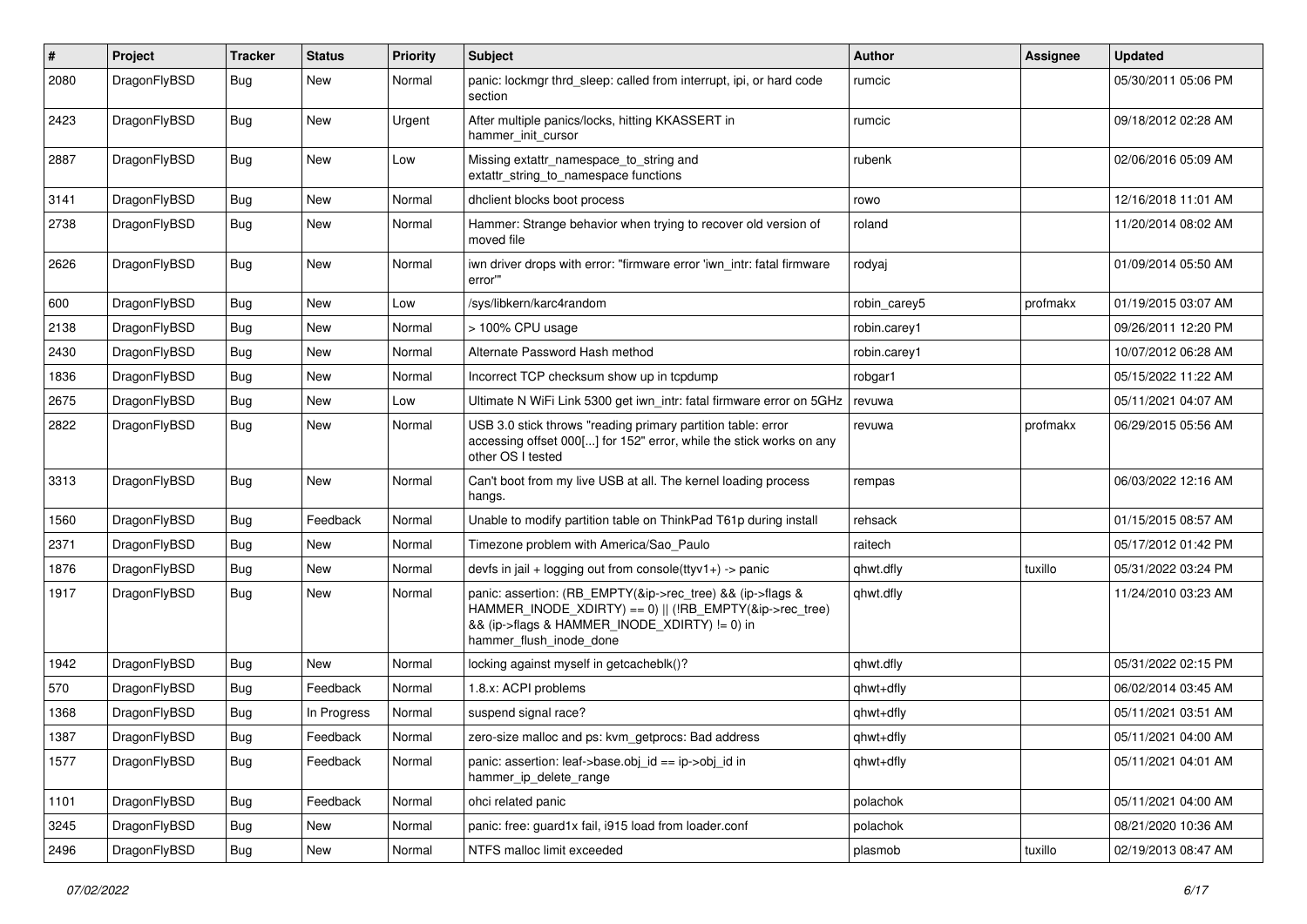| $\sharp$ | Project      | <b>Tracker</b> | <b>Status</b> | <b>Priority</b> | Subject                                                                                                        | Author   | Assignee | <b>Updated</b>      |
|----------|--------------|----------------|---------------|-----------------|----------------------------------------------------------------------------------------------------------------|----------|----------|---------------------|
| 3238     | DragonFlyBSD | <b>Bug</b>     | New           | Normal          | race conditions when printing from vkernel console                                                             | piecuch  |          | 05/19/2020 02:50 PM |
| 3239     | DragonFlyBSD | Bug            | New           | Normal          | unable to SIGKILL glitched emacs                                                                               | piecuch  |          | 05/26/2020 03:30 AM |
| 3298     | DragonFlyBSD | <b>Bug</b>     | New           | Normal          | Running "w" and having logged in via XDM through VNC, "w" prints<br>an extra error message                     | piecuch  |          | 10/25/2021 09:16 AM |
| 3302     | DragonFlyBSD | Bug            | <b>New</b>    | Normal          | Will not boot on System76 Lemur Pro (lemp10)                                                                   | piecuch  |          | 11/03/2021 10:21 AM |
| 1559     | DragonFlyBSD | <b>Bug</b>     | New           | Normal          | kernel trap                                                                                                    | phma     |          | 11/27/2021 08:43 AM |
| 2306     | DragonFlyBSD | <b>Bug</b>     | New           | Normal          | a crash starts the kernel debugger in text mode, but just reboots in X                                         | phma     |          | 02/11/2012 08:02 PM |
| 2311     | DragonFlyBSD | <b>Bug</b>     | <b>New</b>    | Normal          | Xorg crash having something to do with drm                                                                     | phma     |          | 02/22/2012 09:59 AM |
| 2331     | DragonFlyBSD | <b>Bug</b>     | New           | Normal          | reading mouse mode from unopen file descriptor hangs mouse<br>driver                                           | phma     |          | 03/14/2012 09:43 AM |
| 2387     | DragonFlyBSD | Bug            | <b>New</b>    | Normal          | hammer ignores -t during dedup                                                                                 | phma     |          | 06/17/2012 12:30 PM |
| 2389     | DragonFlyBSD | <b>Bug</b>     | <b>New</b>    | Normal          | computer crashed while listing processes                                                                       | phma     |          | 06/18/2012 02:49 PM |
| 2547     | DragonFlyBSD | <b>Bug</b>     | New           | High            | crashed while doing a dry run of pkg_rolling-replace                                                           | phma     |          | 04/18/2013 10:40 PM |
| 2552     | DragonFlyBSD | <b>Bug</b>     | New           | Low             | hammer recovery should indicate progress                                                                       | phma     |          | 05/03/2013 12:13 AM |
| 2557     | DragonFlyBSD | <b>Bug</b>     | New           | Normal          | stock 3.4.1 kernel halts during booting if dm and dm_target_crypt<br>are loaded and RAID controller is present | phma     |          | 05/12/2013 10:38 PM |
| 2611     | DragonFlyBSD | Bug            | <b>New</b>    | Normal          | Change in IP address results in network not working                                                            | phma     |          | 12/05/2013 07:55 PM |
| 2816     | DragonFlyBSD | Bug            | <b>New</b>    | Normal          | A multitasking process being debugged can get stuck                                                            | phma     |          | 05/19/2015 03:57 AM |
| 3247     | DragonFlyBSD | <b>Bug</b>     | New           | Normal          | Kernel panic doing nothing much                                                                                | phma     |          | 09/12/2020 11:40 PM |
| 1951     | DragonFlyBSD | Bug            | <b>New</b>    | Normal          | dma_timeouts at phyaddr on a good hdd                                                                          | peur.neu |          | 01/04/2011 07:12 AM |
| 1990     | DragonFlyBSD | <b>Bug</b>     | New           | Normal          | /mnt too large to mount                                                                                        | peur.neu |          | 02/16/2011 11:24 PM |
| 1943     | DragonFlyBSD | Bug            | New           | Normal          | hammer assertion panic                                                                                         | peter    |          | 12/27/2010 12:45 AM |
| 2970     | DragonFlyBSD | <b>Bug</b>     | New           | Normal          | kernel 4.7: "Is -I" causes panic on UDF filesystem: "bgetvp -<br>overlapping buffer"                           | peeter   |          | 12/21/2016 02:46 AM |
| 3226     | DragonFlyBSD | Bug            | New           | Normal          | Xorg freezes in vm: thread stuck in "objtrm1"                                                                  | peeter   |          | 04/08/2020 02:10 AM |
| 599      | DragonFlyBSD | Bug            | New           | Urgent          | 1.9.0 reproducable panic                                                                                       | pavalos  |          | 12/22/2010 01:08 AM |
| 1769     | DragonFlyBSD | Bug            | New           | Normal          | panic: assertion: _tp->tt_msg->tt_cpuid == mycpuid in<br>tcp_callout_active                                    | pavalos  | sjg      | 05/15/2022 11:07 AM |
| 1946     | DragonFlyBSD | <b>Bug</b>     | New           | Normal          | ieee80211 panic                                                                                                | pavalos  | josepht  | 01/27/2011 06:00 PM |
| 1949     | DragonFlyBSD | <b>Bug</b>     | <b>New</b>    | Normal          | iwn panic                                                                                                      | pavalos  |          | 01/30/2011 03:21 AM |
| 1969     | DragonFlyBSD | <b>Bug</b>     | New           | Normal          | pf-related network problem                                                                                     | pavalos  | lentferj | 02/01/2011 06:57 PM |
| 2008     | DragonFlyBSD | <b>Bug</b>     | New           | Normal          | lwkt_setcpu_remote: td->td_flags 00800621 console flood                                                        | pavalos  |          | 03/06/2011 09:37 PM |
| 2048     | DragonFlyBSD | <b>Bug</b>     | New           | Normal          | panic: ffs_sync: rofs mod                                                                                      | pavalos  |          | 04/12/2011 05:45 AM |
| 2099     | DragonFlyBSD | <b>Bug</b>     | <b>New</b>    | Normal          | page fault panic in vm system                                                                                  | pavalos  |          | 07/10/2011 08:51 AM |
| 2199     | DragonFlyBSD | <b>Bug</b>     | New           | Normal          | screen segfaults if utmpx isn't present                                                                        | pavalos  |          | 11/15/2011 10:52 PM |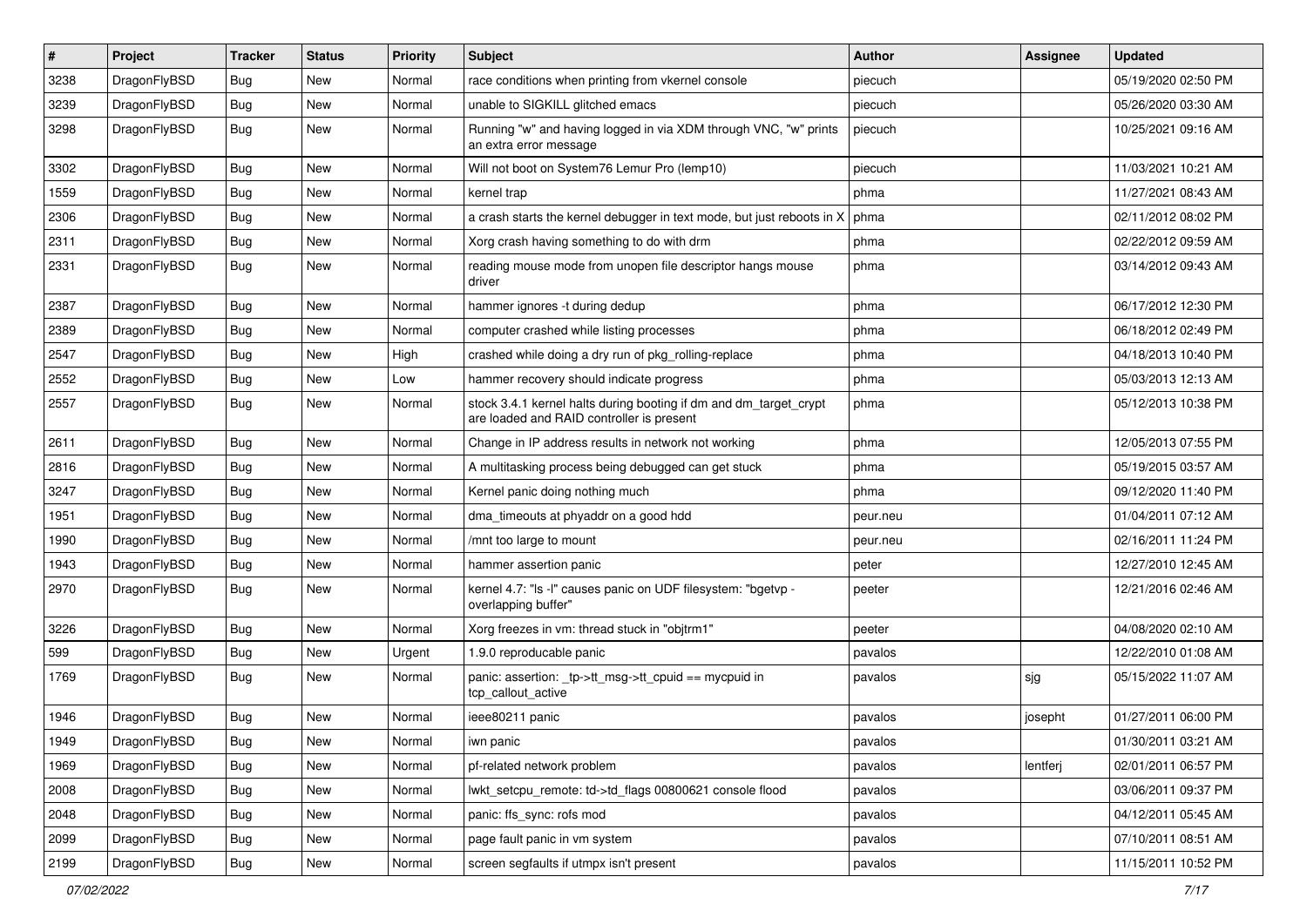| #    | Project      | <b>Tracker</b> | <b>Status</b> | <b>Priority</b> | Subject                                                                                                            | <b>Author</b>          | Assignee  | <b>Updated</b>      |
|------|--------------|----------------|---------------|-----------------|--------------------------------------------------------------------------------------------------------------------|------------------------|-----------|---------------------|
| 2248 | DragonFlyBSD | Bug            | <b>New</b>    | Normal          | sysctl panic                                                                                                       | pavalos                |           | 11/23/2011 06:23 PM |
| 2526 | DragonFlyBSD | <b>Bug</b>     | <b>New</b>    | Normal          | hammer cleanup doesn't run on first day of DST                                                                     | pavalos                |           | 10/18/2016 05:28 PM |
| 2898 | DragonFlyBSD | Bug            | <b>New</b>    | Normal          | <b>HAMMER</b> panic                                                                                                | pavalos                |           | 11/03/2018 07:05 AM |
| 2117 | DragonFlyBSD | Bug            | <b>New</b>    | High            | ACPI and/or bce(4) problem with 2.11.0.673.g0d557 on HP DL380<br>G6                                                | pauska                 |           | 08/22/2011 10:15 AM |
| 2874 | DragonFlyBSD | <b>Bug</b>     | New           | Normal          | make world DESTDIR=/emptydir fails                                                                                 | pascii                 |           | 12/25/2015 07:04 AM |
| 3107 | DragonFlyBSD | Bug            | New           | Low             | ACPI interrupt storm when loading i915 on Lenovo T460                                                              | oyvinht                |           | 07/15/2020 07:01 AM |
| 3152 | DragonFlyBSD | <b>Bug</b>     | Feedback      | Normal          | Console's size in ttyv0 and single user mode is sticking to 80x25,<br>while ttyv1 can make use of the whole screen | overtime               |           | 02/24/2019 01:08 AM |
| 2799 | DragonFlyBSD | <b>Bug</b>     | <b>New</b>    | Normal          | Fatal trap 12 caused by moused(8) -p /dev/cual0                                                                    | opvalues               |           | 03/04/2015 11:01 PM |
| 2802 | DragonFlyBSD | <b>Bug</b>     | <b>New</b>    | Normal          | USB Wifi urtwn0 crash from cd boot                                                                                 | opvalues               |           | 03/10/2015 01:07 AM |
| 3049 | DragonFlyBSD | <b>Bug</b>     | <b>New</b>    | Normal          | panic DragonFly v4.8.1-RELEASE by mounting a malformed<br>msdosfs image [12.128]                                   | open.source@ribose.com |           | 08/14/2017 02:53 AM |
| 3051 | DragonFlyBSD | <b>Bug</b>     | New           | Normal          | panic DragonFly v4.8.1-RELEASE by mounting a malformed NTFS<br>image [12.000]                                      | open.source@ribose.com |           | 08/14/2017 03:20 AM |
| 3052 | DragonFlyBSD | Bug            | New           | Normal          | panic DragonFly v4.8.1-RELEASE by mounting a malformed NTFS<br>image [64.000]                                      | open.source@ribose.com |           | 08/14/2017 03:22 AM |
| 1193 | DragonFlyBSD | Bug            | <b>New</b>    | Normal          | kernel doesn't recognize cdrom drive                                                                               | nonsolosoft            |           | 01/25/2014 09:11 PM |
| 2182 | DragonFlyBSD | <b>Bug</b>     | <b>New</b>    | Normal          | if msk PHY FIFO underrun/overflow                                                                                  | nonsolosoft            |           | 09/03/2012 06:39 AM |
| 2412 | DragonFlyBSD | Bug            | <b>New</b>    | Normal          | wlan0 fails to get address via dhclient                                                                            | nonsolosoft            |           | 08/30/2012 05:55 AM |
| 2621 | DragonFlyBSD | Bug            | <b>New</b>    | Normal          | core dump using cdrom                                                                                              | nonsolosoft            |           | 12/27/2013 12:43 AM |
| 2622 | DragonFlyBSD | <b>Bug</b>     | <b>New</b>    | Normal          | VAIO FIT15E fn keys support                                                                                        | nonsolosoft            |           | 12/31/2013 01:31 AM |
| 3215 | DragonFlyBSD | Bug            | <b>New</b>    | Normal          | Hang in tcdrain(3) after write(3)                                                                                  | noloader               |           | 11/25/2019 03:08 PM |
| 2098 | DragonFlyBSD | Submit         | New           | Normal          | [PATCH] correct ath man page example<br>(/usr/src/share/man/man4/ath.4)                                            | nobody                 |           | 11/15/2011 12:27 AM |
| 2957 | DragonFlyBSD | Bug            | Feedback      | Normal          | swapoff -a followed by swapon -a doesn't give your swap back                                                       | neilb                  |           | 10/09/2016 04:17 AM |
| 2958 | DragonFlyBSD | <b>Bug</b>     | Feedback      | Normal          | Hammer FS dies during pruning after massive write load                                                             | neilb                  |           | 10/11/2016 04:20 AM |
| 2104 | DragonFlyBSD | Bug            | <b>New</b>    | Normal          | network configuration seg. fault on install CD                                                                     | navratil               |           | 07/26/2011 07:55 AM |
| 679  | DragonFlyBSD | <b>Bug</b>     | <b>New</b>    | Low             | Netgraph backward compatibility for old *LEN constants                                                             | nant                   | nant      | 02/18/2014 05:45 AM |
| 1144 | DragonFlyBSD | Bug            | Feedback      | Normal          | Incorrect clock under KVM                                                                                          | msylvan                |           | 03/09/2013 01:17 PM |
| 168  | DragonFlyBSD | Bug            | In Progress   | Normal          | Livelocked limit engaged while trying to setup IPW wireless                                                        | mschacht               | sepherosa | 05/11/2021 04:05 AM |
| 3218 | DragonFlyBSD | <b>Bug</b>     | New           | Normal          | Kernel panics are not sent to comconsole when booted over EFI                                                      | mqudsi                 |           | 12/02/2019 08:52 PM |
| 2788 | DragonFlyBSD | <b>Bug</b>     | New           | Normal          | ioctl GSLICEINFO: Not working for vnode slice                                                                      | mneumann               |           | 02/12/2015 07:49 AM |
| 2881 | DragonFlyBSD | Bug            | New           | Normal          | Pulseaudio hangs/resets system when starting X11                                                                   | mneumann               |           | 01/09/2016 03:08 AM |
| 2972 | DragonFlyBSD | Bug            | New           | Normal          | ipfw3 "deny to me" does not work correctly                                                                         | mneumann               |           | 12/27/2016 12:11 PM |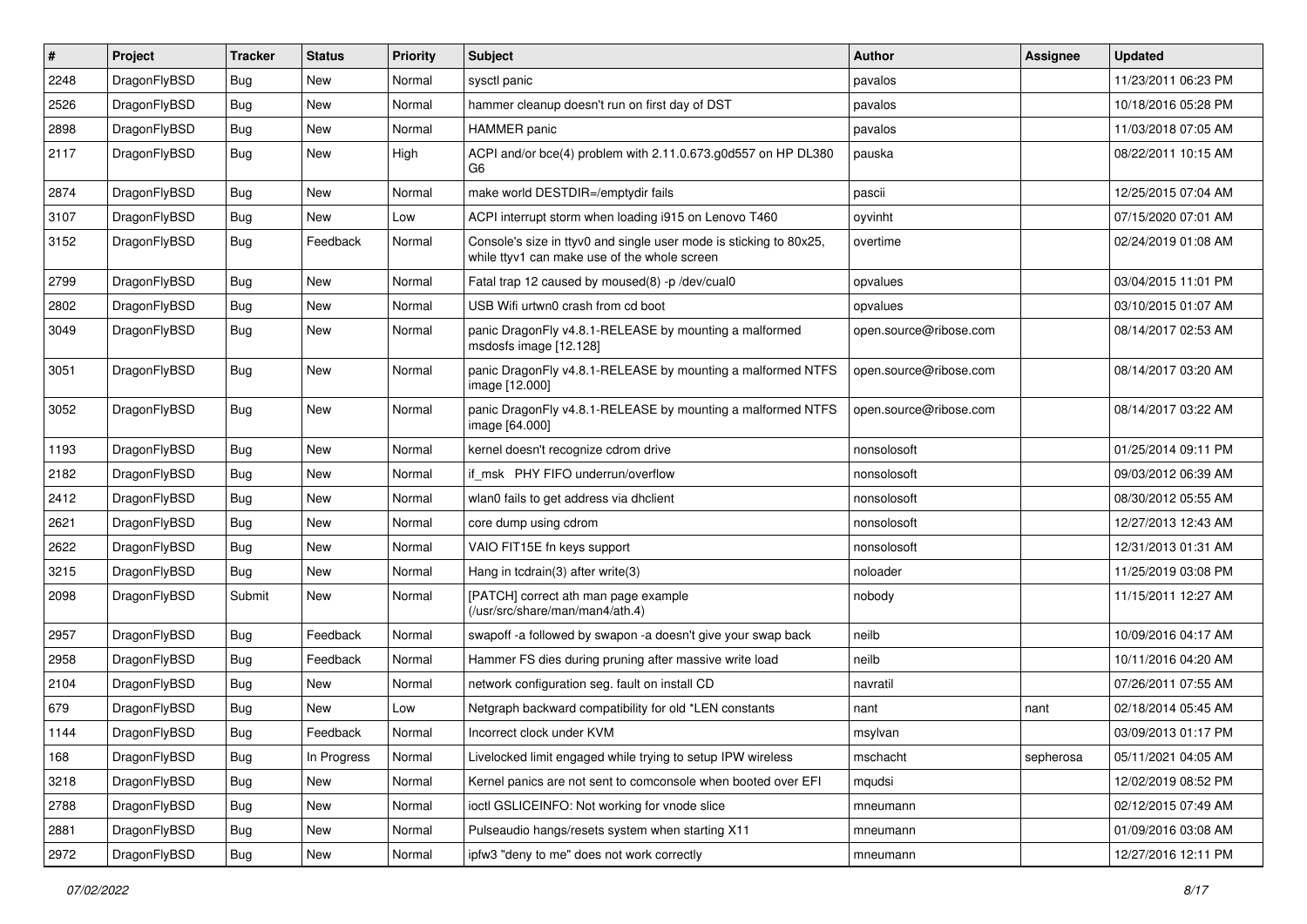| $\sharp$ | Project      | <b>Tracker</b> | <b>Status</b> | <b>Priority</b> | Subject                                                                                                 | <b>Author</b> | Assignee  | <b>Updated</b>      |
|----------|--------------|----------------|---------------|-----------------|---------------------------------------------------------------------------------------------------------|---------------|-----------|---------------------|
| 3111     | DragonFlyBSD | Bug            | In Progress   | High            | Mouse lags every second heavily under X11                                                               | mneumann      |           | 12/12/2017 09:46 PM |
| 3222     | DragonFlyBSD | Bug            | <b>New</b>    | Normal          | gcc - undefined reference to '__atomic_load' (missing libatomic?)                                       | mneumann      |           | 02/08/2020 02:45 AM |
| 3235     | DragonFlyBSD | Bug            | New           | Normal          | Kernel panic in devfs vnops.c                                                                           | mneumann      |           | 04/28/2020 07:00 AM |
| 3317     | DragonFlyBSD | Bug            | In Progress   | Normal          | Network vtnet0 not working on Hetzner cloud                                                             | mneumann      |           | 06/18/2022 03:55 AM |
| 1293     | DragonFlyBSD | Bug            | <b>New</b>    | Normal          | 2.2.1-REL Installer Request                                                                             | mk            | tuxillo   | 05/11/2021 04:00 AM |
| 2644     | DragonFlyBSD | Bug            | Feedback      | Normal          | 3.6.0-REL trap 9 on boot                                                                                | memmerto      |           | 11/27/2021 08:08 AM |
| 2598     | DragonFlyBSD | Bug            | New           | Normal          | i386 via USB Booting                                                                                    | mbzadegan     |           | 10/21/2013 02:28 AM |
| 2067     | DragonFlyBSD | Bug            | New           | Normal          | sound/pcm: "play interrupt timeout, channel dead"                                                       | matthiasr     |           | 05/11/2021 03:55 AM |
| 1860     | DragonFlyBSD | Bug            | Feedback      | Normal          | Panic while creating UFS fs on vn(4) for initrd                                                         | matthias      |           | 02/29/2012 07:16 AM |
| 2809     | DragonFlyBSD | <b>Bug</b>     | New           | Normal          | hammer mirror-stream                                                                                    | masu          |           | 04/10/2015 12:33 AM |
| 3035     | DragonFlyBSD | <b>Bug</b>     | New           | Normal          | panic: assertion "cpu >= 0 && cpu < ncpus" failed in netisr_cpuport<br>at /usr/src/sys/net/netisr2.h:87 | masu          |           | 05/11/2017 01:24 AM |
| 2092     | DragonFlyBSD | <b>Bug</b>     | <b>New</b>    | Normal          | Panic: Bad link elm 0x next->prev != elm                                                                | masterblaster | dillon    | 12/04/2011 12:49 PM |
| 2167     | DragonFlyBSD | <b>Bug</b>     | <b>New</b>    | Normal          | shutdown/reboot fails after uptime msg                                                                  | marino        |           | 11/28/2011 03:01 AM |
| 2370     | DragonFlyBSD | <b>Bug</b>     | New           | Normal          | panic: ffs_valloc: dup alloc                                                                            | marino        | vsrinivas | 02/01/2013 09:28 AM |
| 2531     | DragonFlyBSD | <b>Bug</b>     | <b>New</b>    | Normal          | camcontrol fails to disable APM                                                                         | m.lombardi85  |           | 03/23/2013 12:28 PM |
| 2808     | DragonFlyBSD | <b>Bug</b>     | New           | Normal          | X freeze by switching between X and VT - results in black screen                                        | lukesky333    |           | 05/11/2021 03:55 AM |
| 2434     | DragonFlyBSD | <b>Bug</b>     | New           | Normal          | BTX Halted - Boot fails on USB/GUI                                                                      | lucmv         |           | 10/17/2012 08:12 PM |
| 2565     | DragonFlyBSD | <b>Bug</b>     | New           | Normal          | "ifconfig ix0 up" panic                                                                                 | Itpig402a     |           | 06/03/2013 05:46 AM |
| 2917     | DragonFlyBSD | <b>Bug</b>     | <b>New</b>    | Normal          | da8: reading primary partition table: error accessing offset<br>000000000000 for 512                    | liweitianux   |           | 05/11/2021 08:43 PM |
| 3028     | DragonFlyBSD | <b>Bug</b>     | In Progress   | Normal          | installer: confusion of set/get disk encryption passphrase dialogs                                      | liweitianux   | tuxillo   | 06/03/2022 05:13 PM |
| 3310     | DragonFlyBSD | <b>Bug</b>     | In Progress   | Normal          | NVMM+QEMU fail to boot with UEFI: Mem Assist Failed<br>[gpa=0xfffffff0]                                 | liweitianux   |           | 01/11/2022 03:22 PM |
| 2892     | DragonFlyBSD | <b>Bug</b>     | New           | Normal          | swap_pager:indefinite wait bufferf error                                                                | lhmwzy        |           | 02/21/2016 10:32 PM |
| 1916     | DragonFlyBSD | <b>Bug</b>     | <b>New</b>    | Normal          | Constant crashes on x86_64 with UFS                                                                     | lentferj      |           | 11/21/2010 07:40 PM |
| 1939     | DragonFlyBSD | <b>Bug</b>     | New           | Normal          | Panic on nightly build and stress test box                                                              | lentferj      |           | 12/18/2010 08:41 AM |
| 2288     | DragonFlyBSD | <b>Bug</b>     | Feedback      | Normal          | Random IO performance loss introduced since January 1st                                                 | lentferj      |           | 01/23/2013 04:21 PM |
| 2421     | DragonFlyBSD | Bug            | New           | High            | Kernel panic: vm_fault: page 0xc0f70000 not busy!                                                       | lentferj      |           | 10/03/2012 08:16 AM |
| 2529     | DragonFlyBSD | <b>Bug</b>     | New           | Low             | Sundance network adapter is not detected and attached                                                   | kworr         |           | 03/25/2013 02:29 AM |
| 1727     | DragonFlyBSD | Bug            | Feedback      | Normal          | CD boot panic (2.6.1) (usb?)                                                                            | kiril         |           | 05/15/2022 05:10 AM |
| 2645     | DragonFlyBSD | <b>Bug</b>     | New           | Normal          | panic with dsched fq and ioprio                                                                         | jyoung15      |           | 02/20/2014 07:29 AM |
| 385      | DragonFlyBSD | <b>Bug</b>     | Feedback      | Low             | Mail archive address removal                                                                            | justin        | justin    | 03/09/2013 11:24 AM |
| 2090     | DragonFlyBSD | <b>Bug</b>     | Feedback      | Normal          | snd_hda does not support headphone automute                                                             | justin        |           | 03/29/2012 08:03 PM |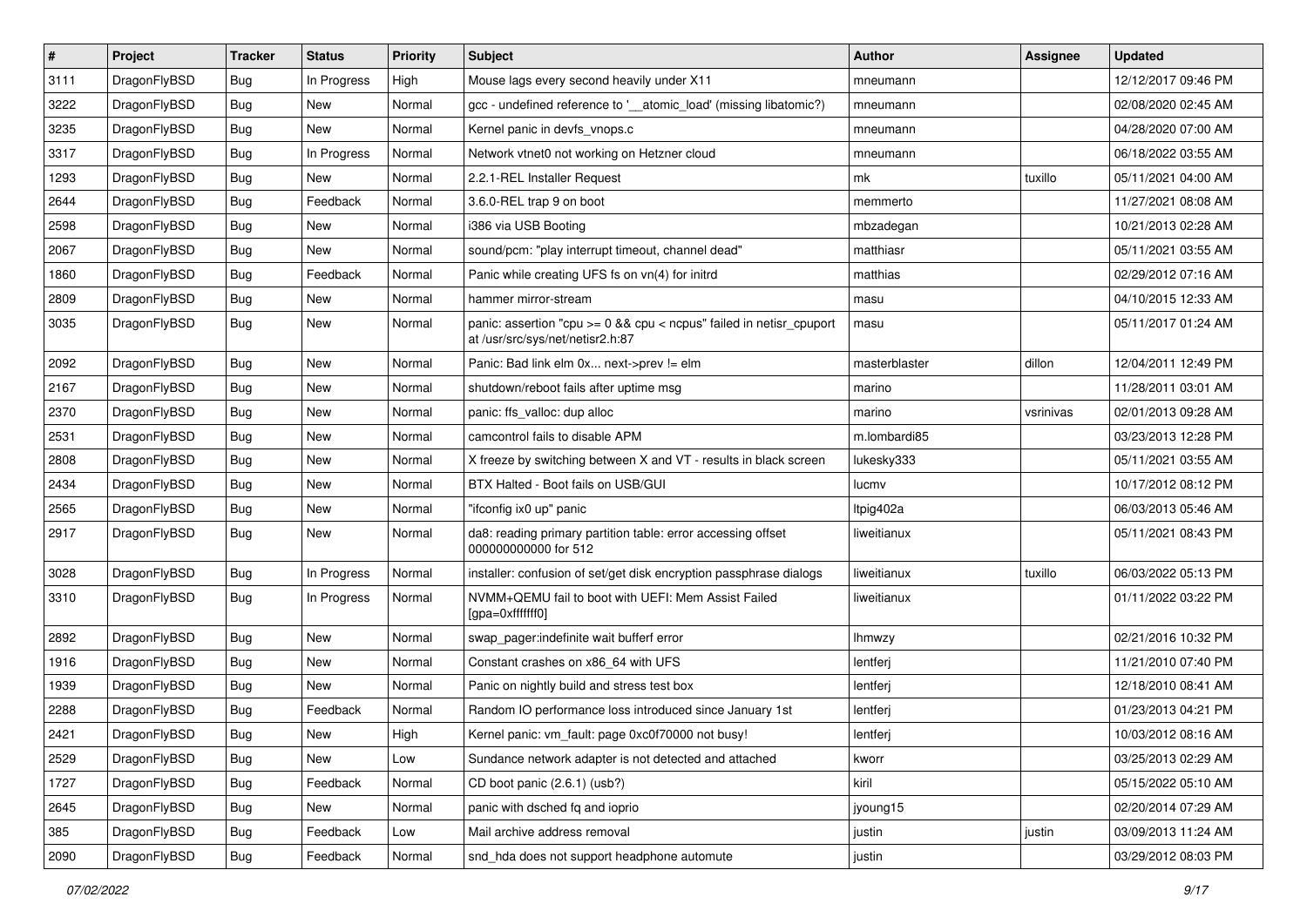| #    | Project      | <b>Tracker</b> | <b>Status</b> | <b>Priority</b> | Subject                                                                                                    | Author          | Assignee  | <b>Updated</b>      |
|------|--------------|----------------|---------------|-----------------|------------------------------------------------------------------------------------------------------------|-----------------|-----------|---------------------|
| 2444 | DragonFlyBSD | Bug            | <b>New</b>    | Normal          | Crash during Hammer overnight cleanup                                                                      | justin          |           | 11/04/2012 07:58 AM |
| 3228 | DragonFlyBSD | Bug            | <b>New</b>    | Low             | pfi_kif_unref: state refcount <= 0 in dmesg                                                                | justin          |           | 03/05/2021 06:39 AM |
| 2153 | DragonFlyBSD | <b>Bug</b>     | New           | Normal          | Too many unuseful warnings at boot                                                                         | juanfra684      |           | 10/18/2011 10:16 PM |
| 2245 | DragonFlyBSD | Bug            | New           | Normal          | panic: assertion "ref < &td->td_toks_end" failed in lwkt_gettoken at<br>/usr/src/sys/kern/lwkt_token.c:588 | juanfra684      |           | 11/22/2011 07:41 PM |
| 1717 | DragonFlyBSD | <b>Bug</b>     | Feedback      | Normal          | HAMMER panic in hammer cursor down()                                                                       | josepht1        |           | 05/11/2021 04:05 AM |
| 1330 | DragonFlyBSD | <b>Bug</b>     | Feedback      | Normal          | Hammer, usb disk, SYNCHRONIZE CACHE failure                                                                | josepht         |           | 06/02/2014 04:56 AM |
| 1745 | DragonFlyBSD | <b>Bug</b>     | Feedback      | Normal          | kmalloc panic                                                                                              | josepht         |           | 05/11/2021 04:05 AM |
| 2013 | DragonFlyBSD | <b>Bug</b>     | In Progress   | Normal          | oversized DMA request loop                                                                                 | josepht         |           | 05/11/2021 04:06 AM |
| 2568 | DragonFlyBSD | Bug            | New           | Normal          | AHCI panic                                                                                                 | josepht         |           | 06/07/2013 05:52 PM |
| 2391 | DragonFlyBSD | Bug            | In Progress   | Normal          | System lock with ahci and acpi enabled on ATI RS690 chipset with<br>SMB600 sata controller                 | jorisgio        | vadaszi   | 06/03/2015 03:51 PM |
| 2712 | DragonFlyBSD | Bug            | New           | Normal          | connect(2) returns EINVAL when retrying after ECONNREFUSED                                                 | jorisgio        |           | 08/14/2014 05:31 PM |
| 2890 | DragonFlyBSD | Bug            | New           | Normal          | not able to boot usb installer on Toshiba Chromebook 2                                                     | johnnywhishbone |           | 02/22/2016 03:42 AM |
| 3089 | DragonFlyBSD | Bug            | In Progress   | Normal          | vtnet(4) - disable TCP checksum offload by default                                                         | jlane           | vadaszi   | 05/11/2021 04:14 AM |
| 2731 | DragonFlyBSD | <b>Bug</b>     | In Progress   | Normal          | Screen full of random colors when starting Xorg with Intel Haswell<br>HD Graphics P4600                    | jkatzmaier      |           | 11/12/2014 04:08 PM |
| 2308 | DragonFlyBSD | Bug            | <b>New</b>    | Normal          | System freeze when unloading snd_hda                                                                       | jaydg           |           | 02/19/2012 07:15 AM |
| 2353 | DragonFlyBSD | <b>Bug</b>     | In Progress   | Normal          | panic: assertion "gd->gd spinlocks $wr == 0$ " failed in<br>bsd4 schedulerclock                            | jaydg           | alexh     | 11/28/2012 01:57 AM |
| 2369 | DragonFlyBSD | Bug            | New           | Normal          | panic: Bad link elm 0xffffffe07edf6068 next->prev != elm                                                   | jaydg           |           | 08/15/2012 03:04 AM |
| 3134 | DragonFlyBSD | Bug            | <b>New</b>    | Normal          | RFC 3021 (/31 networks) appear to be unsupported                                                           | jailbird        |           | 05/16/2018 11:03 PM |
| 2825 | DragonFlyBSD | <b>Bug</b>     | <b>New</b>    | High            | 3x dhclient = hanging system (objcache exhausted)                                                          | jaccovonb       | sepherosa | 05/11/2021 03:55 AM |
| 2604 | DragonFlyBSD | <b>Bug</b>     | New           | Normal          | dell laptop does not boot with LATEST                                                                      | isenmann        |           | 11/20/2013 02:07 AM |
| 2746 | DragonFlyBSD | Bug            | New           | Normal          | some fraction of xterms started from the xmonad window manager<br>get killed with SIGALRM                  | isenmann        | profmakx  | 12/28/2014 02:51 AM |
| 3029 | DragonFlyBSD | <b>Bug</b>     | <b>New</b>    | Normal          | Running DflyBSD 4.8 on FreeBSD bhyve as a guest                                                            | iron            |           | 05/13/2022 04:33 AM |
| 3189 | DragonFlyBSD | Bug            | New           | Normal          | Allow DragonFly Mail Agent to accept an alternate config via<br>command line switch                        | iang            |           | 08/16/2021 12:42 AM |
| 3201 | DragonFlyBSD | Submit         | New           | Normal          | Fixes make search display                                                                                  | htse            |           | 08/20/2021 04:02 PM |
| 3206 | DragonFlyBSD | Submit         | New           | Normal          | update psm/kbd to FreeBSD 12.0 code                                                                        | htse            |           | 10/05/2019 03:49 PM |
| 1982 | DragonFlyBSD | <b>Bug</b>     | New           | Low             | There is no linuxulator on x86-64                                                                          | herrgard        |           | 05/31/2022 02:25 PM |
| 2045 | DragonFlyBSD | <b>Bug</b>     | New           | Normal          | ral(4): Fatal trap 12: page fault while in kernel mode (two panics)                                        | herrgard        |           | 11/03/2011 05:34 PM |
| 2125 | DragonFlyBSD | <b>Bug</b>     | New           | Normal          | Weird garbage in dmesg                                                                                     | herrgard        |           | 08/30/2011 08:04 PM |
| 2680 | DragonFlyBSD | Bug            | New           | Low             | boot0cfg update makes box unbootable                                                                       | herrgard        |           | 06/10/2014 06:02 AM |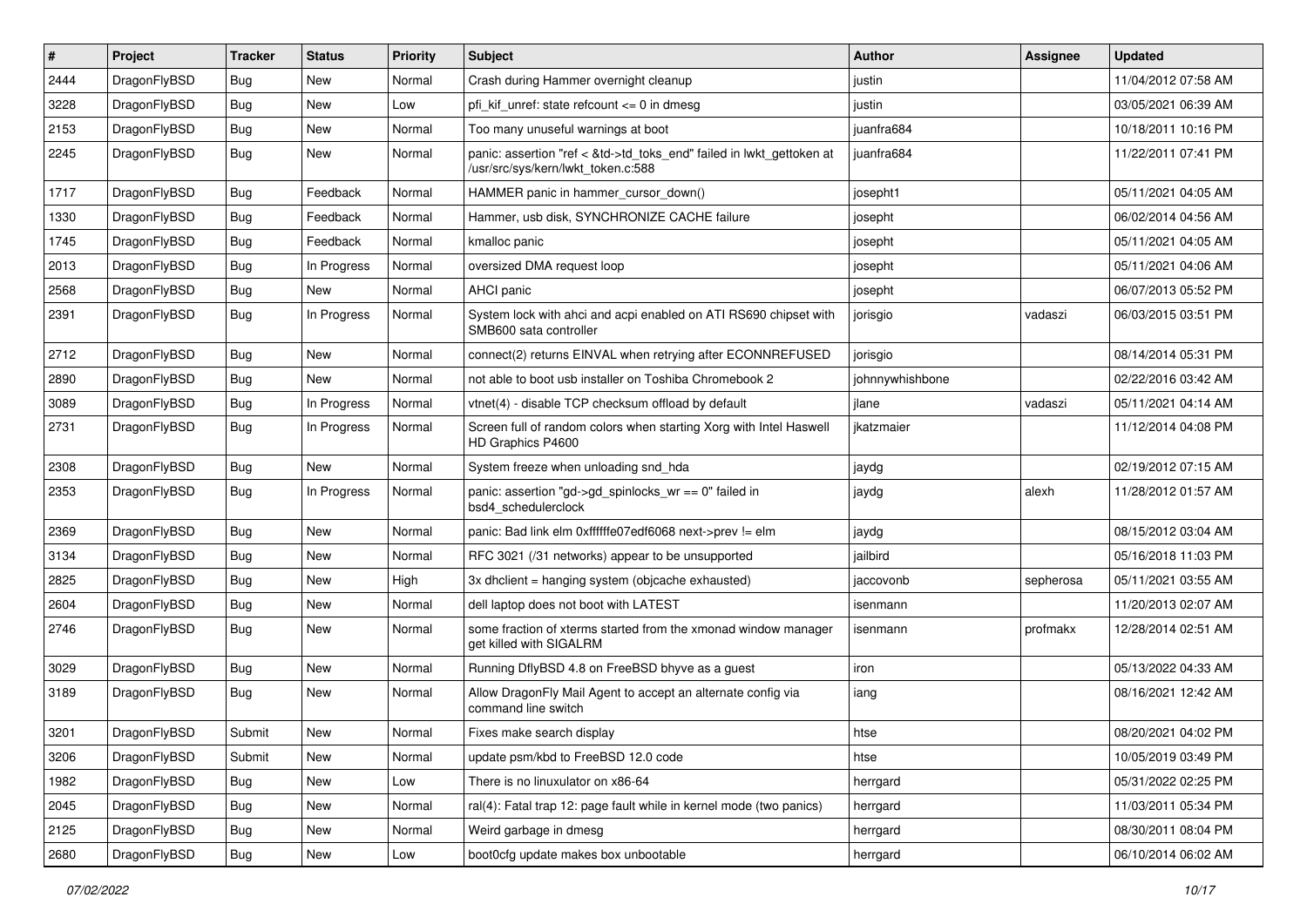| $\vert$ # | Project      | <b>Tracker</b> | <b>Status</b> | <b>Priority</b> | Subject                                                                         | Author    | <b>Assignee</b> | <b>Updated</b>      |
|-----------|--------------|----------------|---------------|-----------------|---------------------------------------------------------------------------------|-----------|-----------------|---------------------|
| 884       | DragonFlyBSD | <b>Bug</b>     | In Progress   | High            | Performance/memory problems under filesystem IO load                            | hasso     |                 | 05/11/2021 03:50 AM |
| 1313      | DragonFlyBSD | Bug            | New           | Low             | Signal code in kernel needs major overhaul (signal queues,<br>si code, si addr) | hasso     |                 | 05/11/2021 04:00 AM |
| 1411      | DragonFlyBSD | Bug            | Feedback      | Normal          | Burning doesn't work with ahci(4)                                               | hasso     | dillon          | 05/11/2021 04:00 AM |
| 1428      | DragonFlyBSD | <b>Bug</b>     | Feedback      | Low             | POSIX.1e implementation is too old                                              | hasso     | tuxillo         | 05/11/2021 04:00 AM |
| 1430      | DragonFlyBSD | <b>Bug</b>     | New           | Normal          | Buggy w(1)?                                                                     | hasso     | alexh           | 11/24/2010 08:09 AM |
| 1486      | DragonFlyBSD | <b>Bug</b>     | Feedback      | Normal          | Interrupt storm related to SATA DVD device                                      | hasso     |                 | 05/11/2021 04:01 AM |
| 1502      | DragonFlyBSD | <b>Bug</b>     | In Progress   | Normal          | Lock while deleting files from nohistory HAMMER directories                     | hasso     |                 | 03/10/2013 04:28 AM |
| 1525      | DragonFlyBSD | Bug            | <b>New</b>    | Normal          | boehm-gc problems                                                               | hasso     |                 | 10/13/2012 07:13 PM |
| 1532      | DragonFlyBSD | Bug            | New           | Low             | jemalloc doesn't work on DragonFly                                              | hasso     | sjg             | 08/02/2011 01:14 AM |
| 1563      | DragonFlyBSD | <b>Bug</b>     | Feedback      | Normal          | reset(1) doesn't reset terminal to the defaults                                 | hasso     |                 | 03/10/2013 04:17 AM |
| 2094      | DragonFlyBSD | Bug            | <b>New</b>    | Normal          | Segfault when gdb printing backtrace from core dump                             | greenrd   |                 | 06/25/2011 04:14 PM |
| 2095      | DragonFlyBSD | <b>Bug</b>     | New           | Low             | Running installer post-install: Unsupported DFUI transport "                    | greenrd   |                 | 06/26/2011 09:20 AM |
| 3165      | DragonFlyBSD | Bug            | New           | Normal          | Looping at boot time                                                            | gop       |                 | 12/28/2018 01:04 PM |
| 2577      | DragonFlyBSD | <b>Bug</b>     | New           | Normal          | virtio-blk iops performance is cpu limited on high end devices                  | gjs278    | vsrinivas       | 08/01/2013 02:28 PM |
| 1593      | DragonFlyBSD | <b>Bug</b>     | Feedback      | Normal          | panic: assertion: ccb == ap->ap_err_ccb in ahci_put_err_ccb                     | ftigeot   | ftigeot         | 05/15/2022 05:09 AM |
| 1818      | DragonFlyBSD | Bug            | New           | Normal          | panic: Bad tailg NEXT (kgueue issue ?)                                          | ftigeot   |                 | 05/15/2022 11:40 AM |
| 1826      | DragonFlyBSD | Bug            | <b>New</b>    | Normal          | panic during boot: assertion so->so_port  in tcp_input                          | ftigeot   |                 | 05/15/2022 11:05 AM |
| 1923      | DragonFlyBSD | <b>Bug</b>     | New           | Normal          | Abysmal NFS performance with IPv6                                               | ftigeot   |                 | 12/05/2010 09:34 PM |
| 2037      | DragonFlyBSD | <b>Bug</b>     | Feedback      | Normal          | Panic Bad link elm while building packages                                      | ftigeot   | dillon          | 04/21/2011 07:20 AM |
| 2051      | DragonFlyBSD | <b>Bug</b>     | <b>New</b>    | Normal          | No ipv6 lan route entry created on 2.10                                         | ftigeot   |                 | 04/21/2011 10:37 AM |
| 2122      | DragonFlyBSD | Submit         | <b>New</b>    | Normal          | [Review] Fixes to the VFS layer                                                 | ftigeot   |                 | 05/31/2022 03:25 PM |
| 2403      | DragonFlyBSD | Bug            | <b>New</b>    | Low             | newfs -E doesn't handle /dev/serno device names properly                        | ftigeot   |                 | 08/17/2012 05:07 AM |
| 2416      | DragonFlyBSD | Bug            | New           | Normal          | ".' entry can be removed on mounted nfs filesystem                              | ftigeot   | tuxillo         | 06/03/2014 04:40 AM |
| 2535      | DragonFlyBSD | Bug            | <b>New</b>    | Normal          | Imap processes apparentlt blocked on disk I/O                                   | ftigeot   |                 | 04/02/2013 09:31 AM |
| 2619      | DragonFlyBSD | Bug            | <b>New</b>    | Normal          | DragonFly 3.6 can't be installed on a 6TB volume                                | ftigeot   |                 | 02/23/2014 11:55 PM |
| 2674      | DragonFlyBSD | Bug            | New           | Normal          | <b>GPT Support</b>                                                              | ftigeot   |                 | 12/28/2015 02:54 PM |
| 2803      | DragonFlyBSD | <b>Bug</b>     | <b>New</b>    | Normal          | HAMMER: Warning: UNDO area too small!                                           | ftigeot   |                 | 03/11/2015 03:42 PM |
| 2819      | DragonFlyBSD | Bug            | In Progress   | Normal          | Random micro system freezes after a week of uptime                              | ftigeot   | dillon          | 08/16/2015 08:46 PM |
| 1899      | DragonFlyBSD | <b>Bug</b>     | New           | Normal          | Keyboard doesn't work                                                           | fransm    |                 | 05/15/2022 03:32 PM |
| 846       | DragonFlyBSD | <b>Bug</b>     | Feedback      | Normal          | USB bugs:usb mouse can't used!                                                  | frankning |                 | 01/15/2015 08:36 AM |
| 979       | DragonFlyBSD | <b>Bug</b>     | Feedback      | Normal          | Failure-prone USB mass storage (SB600? msdosfs? CAM?)                           | floid     |                 | 01/15/2015 08:38 AM |
| 1672      | DragonFlyBSD | <b>Bug</b>     | Feedback      | Normal          | panic (trap 12) around btree_search() in 2.4.1-RELEASE                          | floid     |                 | 01/19/2015 03:36 AM |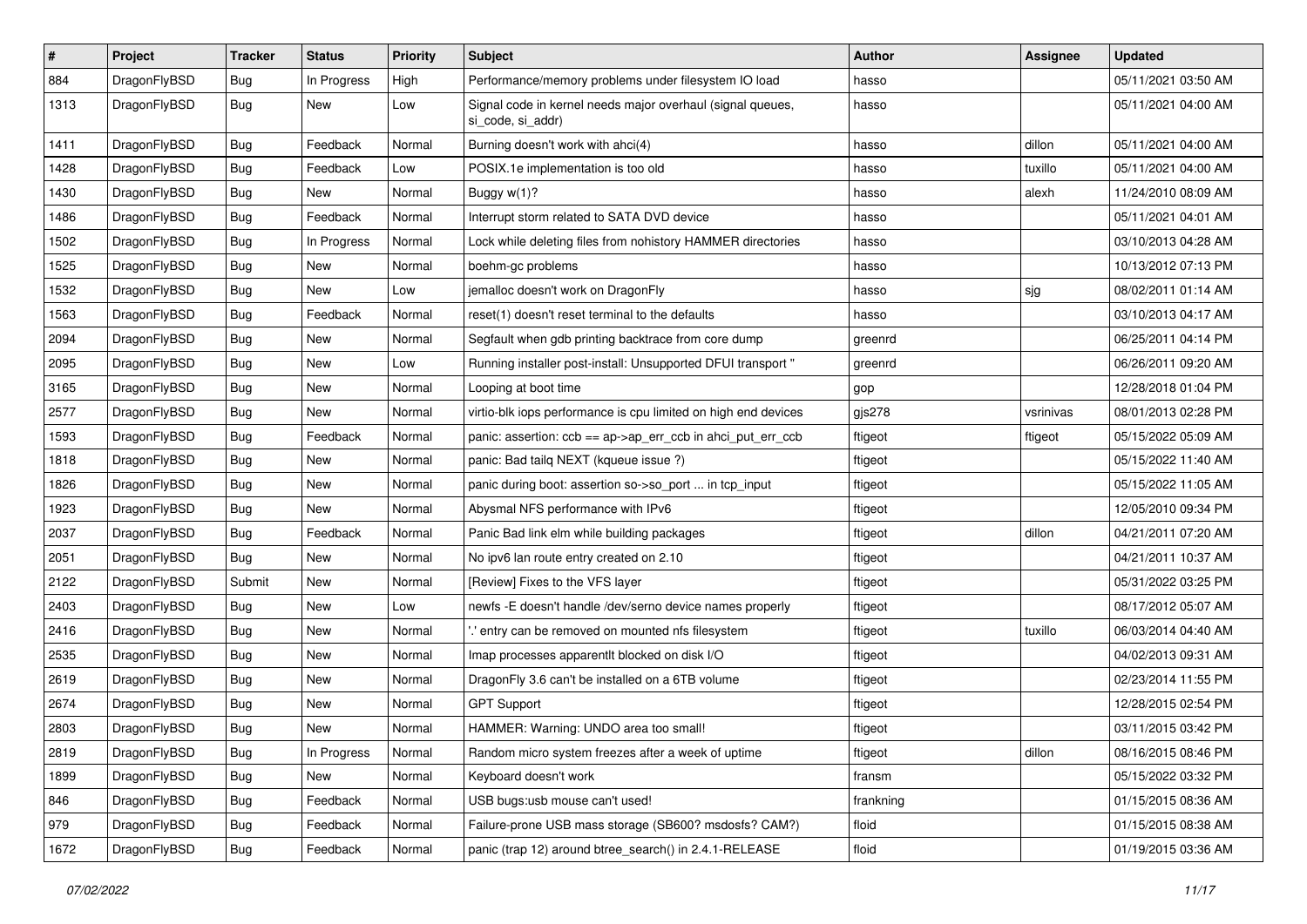| $\sharp$ | Project      | <b>Tracker</b> | <b>Status</b> | <b>Priority</b> | <b>Subject</b>                                                                                             | <b>Author</b> | Assignee | <b>Updated</b>      |
|----------|--------------|----------------|---------------|-----------------|------------------------------------------------------------------------------------------------------------|---------------|----------|---------------------|
| 2569     | DragonFlyBSD | Bug            | <b>New</b>    | Normal          | ctime NFS                                                                                                  | ferney        |          | 08/11/2013 04:35 AM |
| 2657     | DragonFlyBSD | Bug            | <b>New</b>    | High            | Needs acl to migrate our servers                                                                           | ferney        |          | 03/31/2014 11:37 AM |
| 2075     | DragonFlyBSD | Bug            | New           | Normal          | pflogd on x86 64                                                                                           | fanch         |          | 05/16/2011 04:04 PM |
| 3276     | DragonFlyBSD | Submit         | New           | Normal          | Add option controlling whether gpt expand expands the last partition<br>(needs testing)                    | falsifian     |          | 07/10/2021 03:35 AM |
| 2544     | DragonFlyBSD | Bug            | <b>New</b>    | Normal          | live DVD system boot (menu option 1) caused db> prompt on<br>PE1950                                        | estrabd       |          | 05/11/2021 03:54 AM |
| 1591     | DragonFlyBSD | <b>Bug</b>     | Feedback      | Normal          | Lenovo X301 hangs with AHCI Driver CMD TIMEOUT<br>STS=d0 <bsy></bsy>                                       | eocallaghan   |          | 05/11/2021 04:05 AM |
| 1592     | DragonFlyBSD | Bug            | Feedback      | Normal          | AcpiOSUnmapMemory: Warning, deallocation did not track<br>allocation.                                      | eocallaghan   |          | 06/02/2014 07:45 AM |
| 1831     | DragonFlyBSD | Bug            | Feedback      | High            | HAMMER "malloc limit exceeded" panic                                                                       | eocallaghan   | dillon   | 06/04/2022 04:38 AM |
| 1947     | DragonFlyBSD | Bug            | <b>New</b>    | Low             | GA-880GM-UD2H (rev. 1.3) AHCI fails to detect disks at the end of<br>the RAID controller                   | eocallaghan   |          | 11/27/2021 08:46 AM |
| 2158     | DragonFlyBSD | <b>Bug</b>     | <b>New</b>    | Normal          | iwn panics with assertion on boot.                                                                         | eocallaghan   |          | 10/24/2011 04:13 PM |
| 2161     | DragonFlyBSD | Bug            | New           | Normal          | Outdated xorg.conf file gets installed into etc and screws up mouse                                        | eocallaghan   |          | 10/27/2011 01:51 PM |
| 2164     | DragonFlyBSD | Bug            | New           | Normal          | panic on reboot from usb.                                                                                  | eocallaghan   |          | 10/27/2011 09:29 AM |
| 2254     | DragonFlyBSD | <b>Bug</b>     | <b>New</b>    | Normal          | panic: assertion "ref < &td->td_toks_end" failed in lwkt_gettoken at<br>/usr/src/sys/kern/lwkt_token.c:588 | eocallaghan   |          | 12/05/2011 10:21 PM |
| 1181     | DragonFlyBSD | Bug            | In Progress   | Normal          | ACX111 panic                                                                                               | elekktretterr |          | 05/11/2021 04:00 AM |
| 1194     | DragonFlyBSD | Bug            | New           | Normal          | SCSI errors while trying to copy photos from my camera                                                     | elekktretterr |          | 01/14/2015 04:39 PM |
| 1454     | DragonFlyBSD | Bug            | Feedback      | Normal          | Unable to boot from external USB DVD drive                                                                 | elekktretterr |          | 05/11/2021 04:01 AM |
| 1456     | DragonFlyBSD | <b>Bug</b>     | Feedback      | Normal          | Microsoft wireless desktop problems                                                                        | elekktretterr |          | 01/15/2015 08:34 AM |
| 1463     | DragonFlyBSD | <b>Bug</b>     | <b>New</b>    | Normal          | Mountroot before drives are initialized                                                                    | elekktretterr |          | 12/07/2010 01:30 PM |
| 1613     | DragonFlyBSD | <b>Bug</b>     | Feedback      | Normal          | USB Keyboard not working on master                                                                         | elekktretterr |          | 05/11/2021 04:05 AM |
| 1634     | DragonFlyBSD | <b>Bug</b>     | <b>New</b>    | Normal          | panic: spin lock: 0xe4ad1320, indefinitive wait!                                                           | elekktretterr |          | 01/19/2015 03:21 AM |
| 1668     | DragonFlyBSD | Bug            | Feedback      | Normal          | Power button not working                                                                                   | elekktretterr |          | 03/10/2013 06:22 AM |
| 1669     | DragonFlyBSD | <b>Bug</b>     | In Progress   | Normal          | Drive wont open using button                                                                               | elekktretterr |          | 02/29/2012 12:05 PM |
| 1877     | DragonFlyBSD | Bug            | New           | Normal          | Freeze during 1st hammer cleanup after new install                                                         | elekktretterr |          | 05/15/2022 11:43 AM |
| 3116     | DragonFlyBSD | Bug            | New           | Normal          | da0 detects on very big volume if to remove usb install stick and<br>reboot on Intel NUC5PPYH              | dpostolov     |          | 01/07/2018 09:40 PM |
| 3117     | DragonFlyBSD | Bug            | <b>New</b>    | Normal          | Problem with colours if "intel" video-driver used                                                          | dpostolov     |          | 01/07/2018 11:35 PM |
| 1336     | DragonFlyBSD | Bug            | In Progress   | Normal          | Still looking for reports of missed directory entries w/ HAMMER                                            | dillon        |          | 05/11/2021 04:00 AM |
| 1429     | DragonFlyBSD | <b>Bug</b>     | Feedback      | Normal          | vkernel bug - "mfree: m->m_nextpkt != NULL"                                                                | dillon        |          | 05/11/2021 04:00 AM |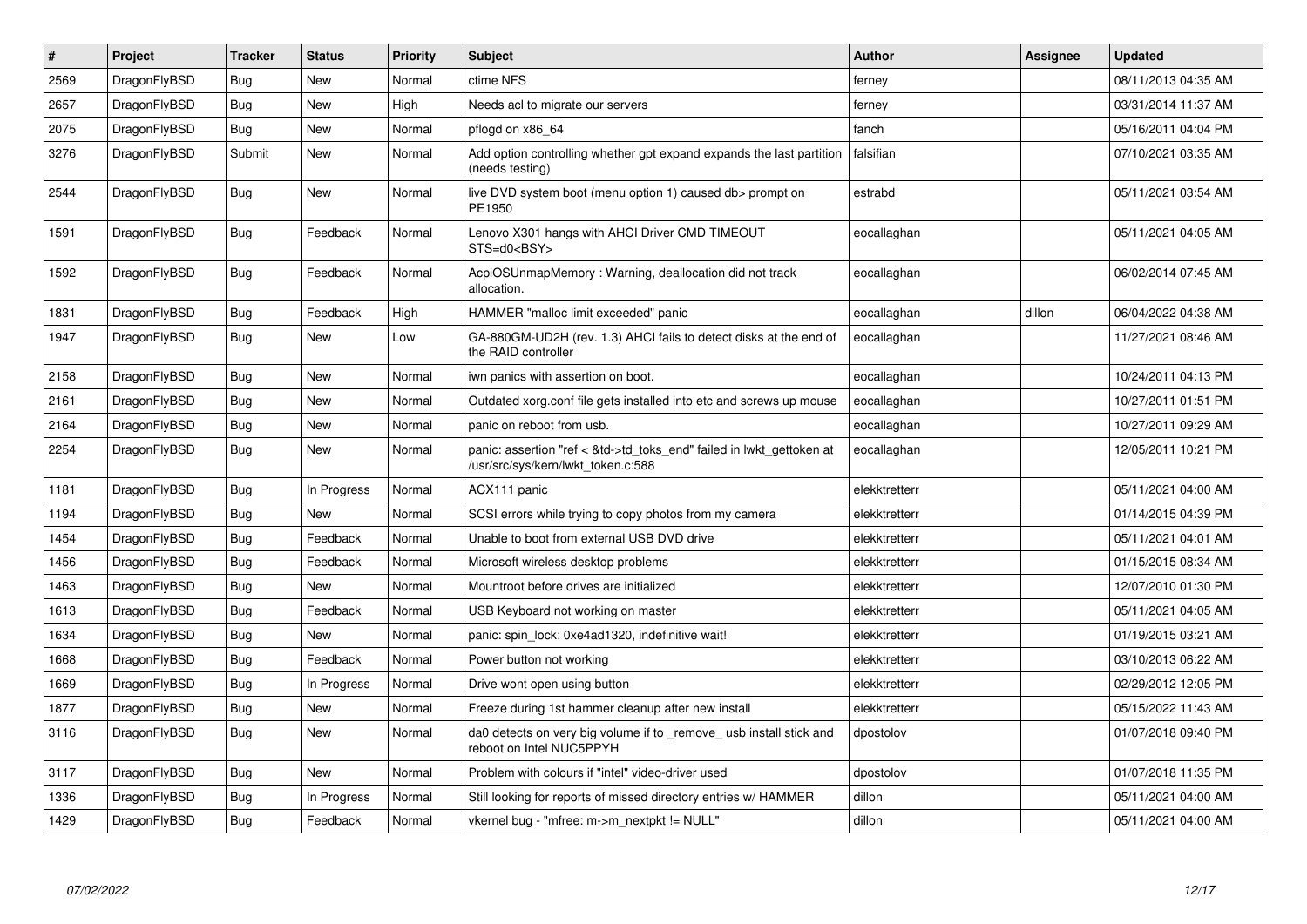| #    | Project      | <b>Tracker</b> | <b>Status</b> | <b>Priority</b> | Subject                                                                                                                                                   | <b>Author</b> | Assignee | <b>Updated</b>      |
|------|--------------|----------------|---------------|-----------------|-----------------------------------------------------------------------------------------------------------------------------------------------------------|---------------|----------|---------------------|
| 1448 | DragonFlyBSD | Bug            | Feedback      | Normal          | panic: assertion: _tp->tt_msg->tt_cpuid == mycpuid in<br>tcp_callout_active tcp_output tcp_usr_send netmsg_pru_send<br>netmsg_service tcpmsg_service_loop | dillon        |          | 05/11/2021 04:00 AM |
| 1774 | DragonFlyBSD | Bug            | <b>New</b>    | Normal          | New IP header cleanup branch available for testing                                                                                                        | dillon        |          | 05/15/2022 10:59 AM |
| 2708 | DragonFlyBSD | Bug            | <b>New</b>    | Normal          | unable to send TCP nor UDP on age(4) interface                                                                                                            | dermiste      |          | 05/11/2021 03:54 AM |
| 3147 | DragonFlyBSD | Submit         | <b>New</b>    | Normal          | Enable headless installation                                                                                                                              | ddegroot      |          | 10/09/2018 01:25 PM |
| 3154 | DragonFlyBSD | Submit         | <b>New</b>    | Normal          | Update serial handling in bootloader                                                                                                                      | ddegroot      | dillon   | 11/06/2018 11:21 PM |
| 2717 | DragonFlyBSD | Submit         | Feedback      | Normal          | Out of range numeric handling                                                                                                                             | dclink        | tuxillo  | 05/11/2021 04:08 AM |
| 2721 | DragonFlyBSD | Submit         | Feedback      | Low             | Some few zalloc calls to objcache ones replacements                                                                                                       | dclink        | tuxillo  | 05/11/2021 04:08 AM |
| 2790 | DragonFlyBSD | Submit         | <b>New</b>    | Low             | filedesc softrefs increment code factoring                                                                                                                | dclink        |          | 02/21/2015 04:00 AM |
| 3011 | DragonFlyBSD | <b>Bug</b>     | In Progress   | Normal          | dragonfly/sys/dev/netif/re/re.c: suspicious code?                                                                                                         | dcb           |          | 07/29/2017 01:26 AM |
| 3018 | DragonFlyBSD | Bug            | <b>New</b>    | Normal          | sys/bus/u4b/wlan/if_run.c:5464]: (style) Redundant condition                                                                                              | dcb           |          | 04/11/2017 11:26 AM |
| 3021 | DragonFlyBSD | Bug            | In Progress   | Normal          | sys/dev/drm/i915/i915_gem_stolen.c:115]: (error) Signed integer<br>overflow for expression '65535<<20'                                                    | dcb           |          | 04/11/2017 12:46 PM |
| 3022 | DragonFlyBSD | Bug            | <b>New</b>    | Normal          | sys/dev/netif/ath/ath/if_ath.c:2142: strange bitmask?                                                                                                     | dcb           |          | 04/11/2017 11:49 AM |
| 3024 | DragonFlyBSD | <b>Bug</b>     | New           | Low             | sys/dev/netif/wi/if_wi.c:1090]: (style) Redundant condition                                                                                               | dcb           |          | 04/11/2017 11:56 AM |
| 3025 | DragonFlyBSD | <b>Bug</b>     | <b>New</b>    | Normal          | sys/dev/powermng/powernow/powernow.c:284: bad comparison?                                                                                                 | dcb           |          | 09/23/2017 07:45 AM |
| 3076 | DragonFlyBSD | Bug            | <b>New</b>    | Normal          | sys/dev/netif/ig_hal/e1000_ich8lan.c:1594: sanity checking mixup ?                                                                                        | dcb           |          | 10/11/2017 01:58 AM |
| 2414 | DragonFlyBSD | <b>Bug</b>     | In Progress   | Normal          | Lenovo S10 acpi freeze (not new)                                                                                                                          | davshao       |          | 05/11/2021 04:13 AM |
| 2652 | DragonFlyBSD | Bug            | <b>New</b>    | Normal          | 189a0ff3761b47  ix: Implement MSI-X support locks up Lenovo<br>S10 Intel Atom n270                                                                        | davshao       |          | 05/14/2014 01:55 AM |
| 2688 | DragonFlyBSD | <b>Bug</b>     | <b>New</b>    | Normal          | 67613368bdda7 Fix wrong checks for U4B presence Asrock Z77M<br>difficulty detecting USB keyboard                                                          | davshao       |          | 06/28/2014 07:08 PM |
| 2835 | DragonFlyBSD | Bug            | New           | Normal          | /usr/include/c++/5.0/bits/c++locale.h likes<br>POSIX C_SOURCE>=200809                                                                                     | davshao       |          | 11/18/2015 03:40 AM |
| 2994 | DragonFlyBSD | <b>Bug</b>     | <b>New</b>    | Normal          | Intermittent boot hangs after git: hammer - HAMMER Version 7                                                                                              | davshao       |          | 03/30/2017 02:06 PM |
| 3031 | DragonFlyBSD | Submit         | In Progress   | Normal          | Update drm/radeon to Linux 4.7.10 as much as possible                                                                                                     | davshao       | ftigeot  | 08/19/2021 12:33 PM |
| 3145 | DragonFlyBSD | Submit         | In Progress   | Normal          | Update libelf to FreeBSD 12 current and build as base library usable<br>by ports                                                                          | davshao       | tuxillo  | 08/20/2021 03:58 PM |
| 3227 | DragonFlyBSD | Submit         | New           | Normal          | Add HAMMER2 instructions in the installation medium README                                                                                                | daftaupe      |          | 03/26/2020 03:34 PM |
| 3243 | DragonFlyBSD | Bug            | <b>New</b>    | Normal          | SMART status not reported properly for SSD disks                                                                                                          | daftaupe      |          | 09/09/2020 11:03 PM |
| 2687 | DragonFlyBSD | Bug            | New           | Normal          | natacontrol software RAID in installer                                                                                                                    | csmelosky     |          | 06/22/2014 12:03 PM |
| 341  | DragonFlyBSD | <b>Bug</b>     | New           | Normal          | Vinum erroneously repors devices as busy                                                                                                                  | corecode      | swildner | 01/21/2012 04:50 AM |
| 731  | DragonFlyBSD | <b>Bug</b>     | New           | Normal          | system freeze on "slice too large"                                                                                                                        | corecode      | tuxillo  | 06/25/2022 04:01 AM |
| 742  | DragonFlyBSD | <b>Bug</b>     | In Progress   | Normal          | umount problems with multiple mounts                                                                                                                      | corecode      | tuxillo  | 06/25/2022 04:02 AM |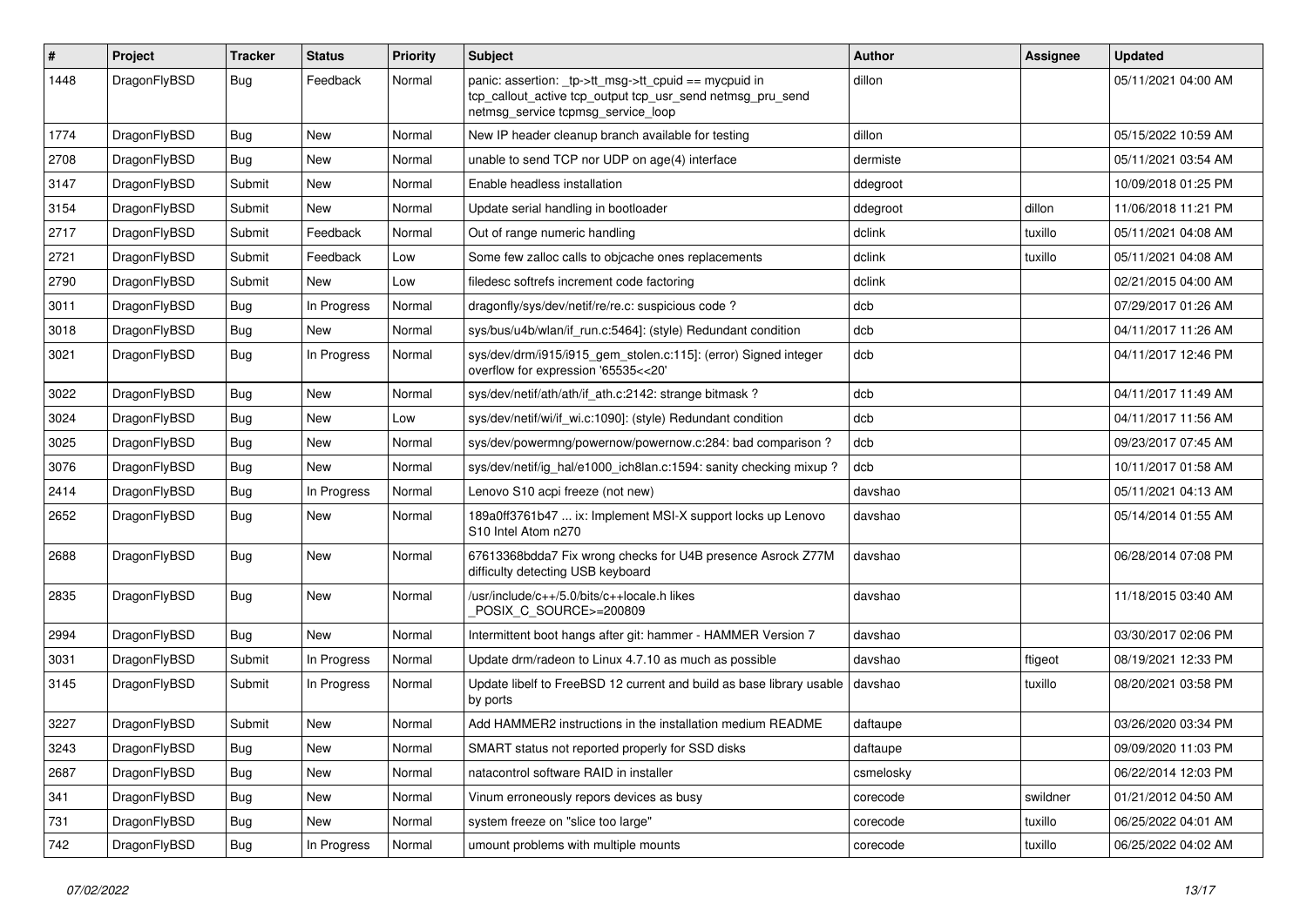| $\#$ | Project      | <b>Tracker</b> | <b>Status</b> | <b>Priority</b> | Subject                                                                                                       | <b>Author</b> | Assignee | <b>Updated</b>      |
|------|--------------|----------------|---------------|-----------------|---------------------------------------------------------------------------------------------------------------|---------------|----------|---------------------|
| 781  | DragonFlyBSD | <b>Bug</b>     | In Progress   | Normal          | fdisk uses wrong geometry on usb flash drives                                                                 | corecode      | tuxillo  | 05/11/2021 03:50 AM |
| 847  | DragonFlyBSD | Bug            | Feedback      | Normal          | processes getting stuck on mount point                                                                        | corecode      | tuxillo  | 05/11/2021 03:50 AM |
| 901  | DragonFlyBSD | Bug            | Feedback      | Normal          | route show needs to get data from all cpus                                                                    | corecode      | tuxillo  | 05/11/2021 03:50 AM |
| 911  | DragonFlyBSD | Bug            | Feedback      | Normal          | kldload/kernel linker can exceed malloc reserve and panic system                                              | corecode      | tuxillo  | 05/11/2021 03:51 AM |
| 1030 | DragonFlyBSD | <b>Bug</b>     | In Progress   | Normal          | msdosfs umount panic                                                                                          | corecode      | tuxillo  | 05/11/2021 03:51 AM |
| 1198 | DragonFlyBSD | <b>Bug</b>     | New           | High            | DDB loops panic in db_read_bytes                                                                              | corecode      | tuxillo  | 05/11/2021 03:51 AM |
| 1287 | DragonFlyBSD | <b>Bug</b>     | Feedback      | Normal          | altg configuration doesn't work                                                                               | corecode      | tuxillo  | 05/11/2021 03:51 AM |
| 1307 | DragonFlyBSD | Bug            | In Progress   | Normal          | hammer tid -2 shows unexpected result                                                                         | corecode      |          | 10/18/2016 05:29 PM |
| 1440 | DragonFlyBSD | Bug            | New           | Normal          | ptrace/gdb doesn't work after process blocks SIGTRAP                                                          | corecode      | tuxillo  | 05/11/2021 03:52 AM |
| 1442 | DragonFlyBSD | Bug            | New           | Normal          | blocking SIGSEGV and triggering a segment violation produces an<br>all CPU consuming process                  | corecode      | tuxillo  | 05/11/2021 03:52 AM |
| 1469 | DragonFlyBSD | <b>Bug</b>     | In Progress   | Normal          | Hammer history security concern                                                                               | corecode      | tuxillo  | 05/11/2021 03:52 AM |
| 1474 | DragonFlyBSD | <b>Bug</b>     | New           | Normal          | ithread 1 unexpectedly rescheduled                                                                            | corecode      | tuxillo  | 05/11/2021 03:52 AM |
| 1475 | DragonFlyBSD | <b>Bug</b>     | In Progress   | Normal          | kernel blocks with low memory and syscons setting a high res mode<br>/ scrollback                             | corecode      | tuxillo  | 05/11/2021 03:52 AM |
| 1528 | DragonFlyBSD | <b>Bug</b>     | In Progress   | Normal          | ktrace does not show proper return values for pipe(2)                                                         | corecode      | tuxillo  | 05/11/2021 03:52 AM |
| 1538 | DragonFlyBSD | <b>Bug</b>     | New           | Low             | mountroot should probe file systems                                                                           | corecode      | alexh    | 11/24/2010 06:35 PM |
| 1547 | DragonFlyBSD | <b>Bug</b>     | In Progress   | Normal          | disklabel64 automatic sizing                                                                                  | corecode      | tuxillo  | 05/11/2021 03:52 AM |
| 1556 | DragonFlyBSD | <b>Bug</b>     | New           | Normal          | many processes stuck in "hmrrcm", system unusable                                                             | corecode      | tuxillo  | 05/11/2021 03:52 AM |
| 1583 | DragonFlyBSD | <b>Bug</b>     | In Progress   | Normal          | panic: assertion: cursor->trans->sync_lock_refs > 0 in<br>hammer recover cursor                               | corecode      | tuxillo  | 05/11/2021 03:53 AM |
| 1584 | DragonFlyBSD | Bug            | In Progress   | Normal          | can't use ssh from jail: debug1: read_passphrase: can't open<br>/dev/tty: Device busy                         | corecode      | tuxillo  | 05/11/2021 03:53 AM |
| 1587 | DragonFlyBSD | Bug            | Feedback      | Normal          | can't gdb across fork                                                                                         | corecode      | tuxillo  | 05/11/2021 03:54 AM |
| 1481 | DragonFlyBSD | <b>Bug</b>     | Feedback      | Normal          | panic: assertion: kva_p(buf) in soopt_from_kbuf (after ipfw pipe<br>show, 2.2.1-R)                            | combiner      |          | 05/11/2021 04:01 AM |
| 2735 | DragonFlyBSD | <b>Bug</b>     | New           | Urgent          | iwn panics SYSSASSERT                                                                                         | cnb           |          | 05/11/2021 03:55 AM |
| 2736 | DragonFlyBSD | <b>Bug</b>     | New           | High            | kernel panics on acpi_timer_probe function                                                                    | cnb           |          | 05/11/2021 03:55 AM |
| 3280 | DragonFlyBSD | Bug            | New           | Normal          | KMS console and i915(4) not working in 6.0                                                                    | cmusser       |          | 07/10/2021 03:35 AM |
| 3139 | DragonFlyBSD | <b>Bug</b>     | I New         | Normal          | USB Mouse Does Not Work in DragonflyBSD guest on VirtualBox                                                   | chiguy1256    |          | 06/24/2018 10:14 PM |
| 2858 | DragonFlyBSD | Bug            | New           | Low             | Installer "Local or UTC" question should have "No" selected by<br>default.                                    | cgag          |          | 12/02/2015 01:18 PM |
| 2859 | DragonFlyBSD | Bug            | New           | Low             | Installer configuration menu always highlights "Select timezone", no<br>matter which step was last completed. | cgag          |          | 12/02/2015 01:54 PM |
| 3143 | DragonFlyBSD | <b>Bug</b>     | New           | Normal          | assertion "0" failed in hammer2 inode xop chain sync                                                          | cbin          |          | 07/18/2018 12:50 PM |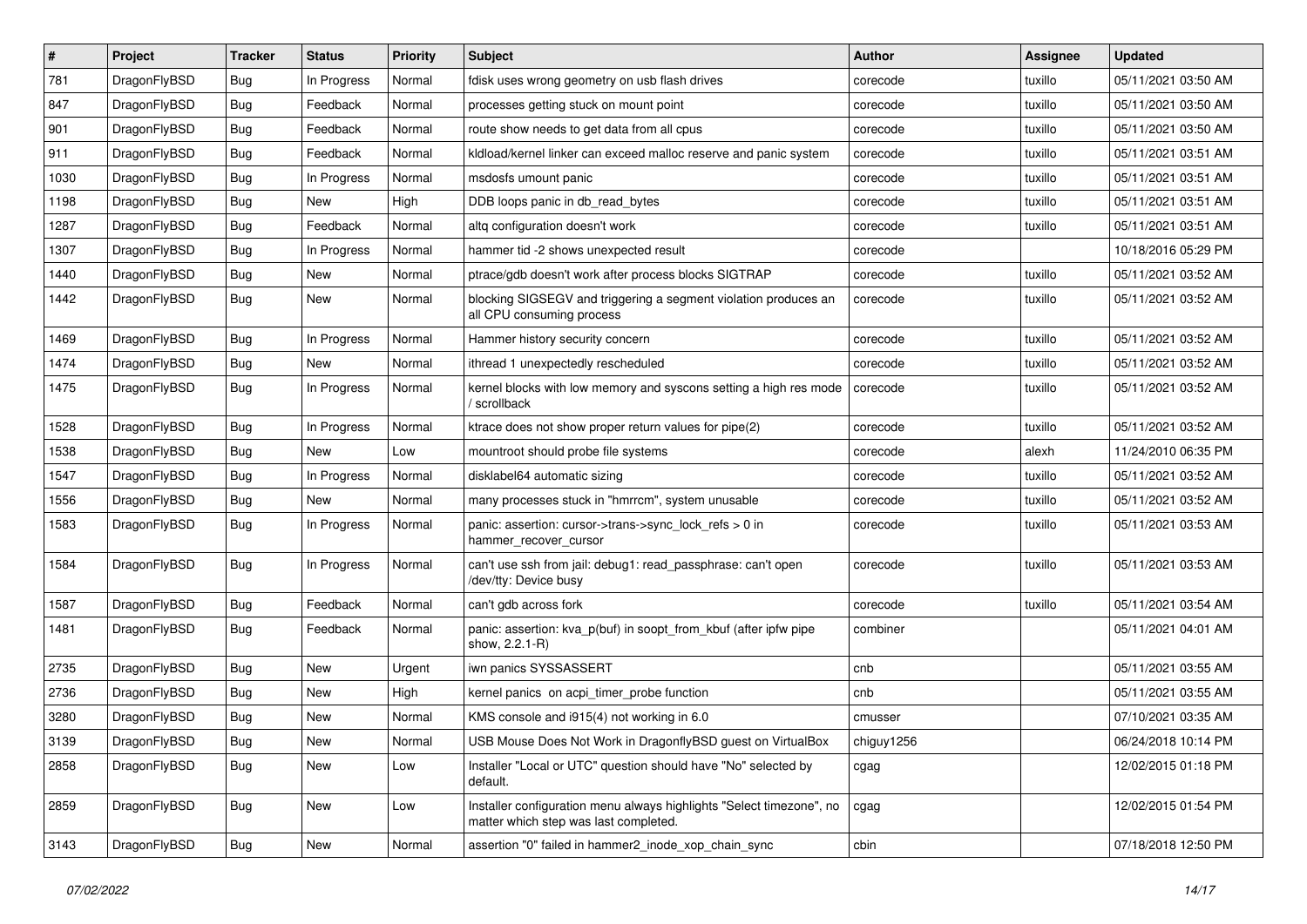| $\vert$ # | <b>Project</b> | <b>Tracker</b> | <b>Status</b> | Priority | <b>Subject</b>                                                                                                               | Author             | Assignee | <b>Updated</b>      |
|-----------|----------------|----------------|---------------|----------|------------------------------------------------------------------------------------------------------------------------------|--------------------|----------|---------------------|
| 1618      | DragonFlyBSD   | Bug            | Feedback      | Normal   | collision for 'struct pmap' when using RPC and <sys user.h=""></sys>                                                         | carenas            |          | 05/11/2021 04:05 AM |
| 2265      | DragonFlyBSD   | Bug            | New           | Normal   | mbsrtowcs does not properly handle invalid mbstate t in ps.                                                                  | c.turner1          | swildner | 01/10/2012 07:56 PM |
| 2319      | DragonFlyBSD   | Bug            | New           | Normal   | crypt/passwd forward compat                                                                                                  | c.turner1          |          | 02/28/2012 12:39 PM |
| 725       | DragonFlyBSD   | <b>Bug</b>     | In Progress   | Low      | 'make distribution' fails w/'ro' /usr/obj                                                                                    | c.turner           |          | 03/09/2013 01:01 PM |
| 2115      | DragonFlyBSD   | <b>Bug</b>     | New           | Normal   | [msk] system freeze after receive some paquet                                                                                | bsdsx              |          | 08/22/2011 10:22 AM |
| 1521      | DragonFlyBSD   | <b>Bug</b>     | Feedback      | Normal   | amd64 2.4 livecd won't mount root at boot                                                                                    | bolapara           |          | 01/28/2018 03:45 AM |
| 1594      | DragonFlyBSD   | <b>Bug</b>     | <b>New</b>    | Normal   | Kernel panic during boot from Live CD on Dell E6400                                                                          | bodie              |          | 05/11/2021 03:54 AM |
| 3101      | DragonFlyBSD   | Bug            | New           | Low      | PFI CGI install not working in dragonflybsd 5.0.1 USB install                                                                | bnegre82           |          | 05/11/2021 04:14 AM |
| 3110      | DragonFlyBSD   | <b>Bug</b>     | <b>New</b>    | Normal   | crash with ipfw3 under load                                                                                                  | bnegre82           |          | 12/09/2017 06:22 AM |
| 1882      | DragonFlyBSD   | Bug            | New           | Low      | Idea for handling new USB vendor/device codes                                                                                | bmk                |          | 10/20/2010 12:15 PM |
| 3281      | DragonFlyBSD   | Bug            | New           | Normal   | Crash after leaving unattended for a while                                                                                   | bhaible            |          | 07/10/2021 03:32 AM |
| 3282      | DragonFlyBSD   | Bug            | New           | Normal   | unexpected errno value from fopen()                                                                                          | bhaible            |          | 07/10/2021 03:34 AM |
| 3283      | DragonFlyBSD   | <b>Bug</b>     | New           | Normal   | mknodat() cannot create FIFOs                                                                                                | bhaible            |          | 07/10/2021 03:34 AM |
| 3284      | DragonFlyBSD   | <b>Bug</b>     | New           | Normal   | Wrong towlower() result for U+038A                                                                                           | bhaible            |          | 07/10/2021 03:34 AM |
| 1718      | DragonFlyBSD   | Bug            | Feedback      | Normal   | IDE disk drive not detected by x86 64 2.6.1 Live CD                                                                          | bcox               |          | 11/27/2021 08:25 AM |
| 3132      | DragonFlyBSD   | <b>Bug</b>     | <b>New</b>    | Low      | unifdef mined                                                                                                                | bcallah            |          | 04/26/2018 08:34 PM |
| 331       | DragonFlyBSD   | <b>Bug</b>     | In Progress   | Normal   | ftpsesame (aka Bridging S01E03)                                                                                              | bastyaelvtars      |          | 03/09/2013 12:28 PM |
| 2107      | DragonFlyBSD   | <b>Bug</b>     | <b>New</b>    | Normal   | 2.10.1 sata dvd drive issue                                                                                                  | ausppc             |          | 07/31/2011 08:41 PM |
| 1148      | DragonFlyBSD   | <b>Bug</b>     | In Progress   | Low      | BCM4311 wireless network adapter detected but not functional                                                                 | archimedes.gaviola |          | 05/11/2021 04:00 AM |
| 2877      | DragonFlyBSD   | Bug            | New           | Low      | sed fails when working with UTF-8 locale and non-UTF symbols                                                                 | arcade@b1t.name    |          | 12/30/2015 11:20 AM |
| 2878      | DragonFlyBSD   | <b>Bug</b>     | <b>New</b>    | Low      | [fix] CCVER problem when using clang and cpu extensions<br>(intrinsics)                                                      | arcade@b1t.name    |          | 06/24/2016 04:25 AM |
| 2882      | DragonFlyBSD   | Bug            | <b>New</b>    | Low      | bridge sends packets from individual interfaces                                                                              | arcade@b1t.name    |          | 01/09/2016 12:43 PM |
| 3209      | DragonFlyBSD   | <b>Bug</b>     | New           | Normal   | svc has some minor bugs                                                                                                      | arcade@b1t.name    |          | 10/24/2019 09:08 AM |
| 3278      | DragonFlyBSD   | <b>Bug</b>     | <b>New</b>    | Normal   | Second screen image is distorted                                                                                             | arcade@b1t.name    |          | 07/10/2021 03:36 AM |
| 3311      | DragonFlyBSD   | <b>Bug</b>     | <b>New</b>    | Low      | TrueCrypt support may cause kernel crash                                                                                     | arcade@b1t.name    |          | 04/29/2022 06:19 AM |
| 2329      | DragonFlyBSD   | Bug            | New           | Normal   | ibm x3550 & acpi                                                                                                             | ano                |          | 06/03/2014 11:37 AM |
| 2520      | DragonFlyBSD   | Bug            | <b>New</b>    | Normal   | panic: assertion "IS SERIALIZED((ifp->if serializer))" failed in<br>if default serialize assert at /usr/src/sys/net/if.c:437 | ano                |          | 03/09/2013 12:14 AM |
| 1714      | DragonFlyBSD   | Bug            | New           | Low      | hwpmc                                                                                                                        | alexh              | swildner | 08/18/2012 02:03 PM |
| 1921      | DragonFlyBSD   | Bug            | In Progress   | Normal   | we miss mlockall                                                                                                             | alexh              | tuxillo  | 06/18/2022 04:08 AM |
| 1824      | DragonFlyBSD   | <b>Bug</b>     | Feedback      | Normal   | kernel panic, x86, 2.7.3.859.ge5104                                                                                          | akirchhoff135014   |          | 03/10/2013 07:49 AM |
| 2210      | DragonFlyBSD   | <b>Bug</b>     | New           | Normal   | Bugtracker cannot assign default project for new users                                                                       | ahuete.devel       |          | 11/17/2011 11:30 AM |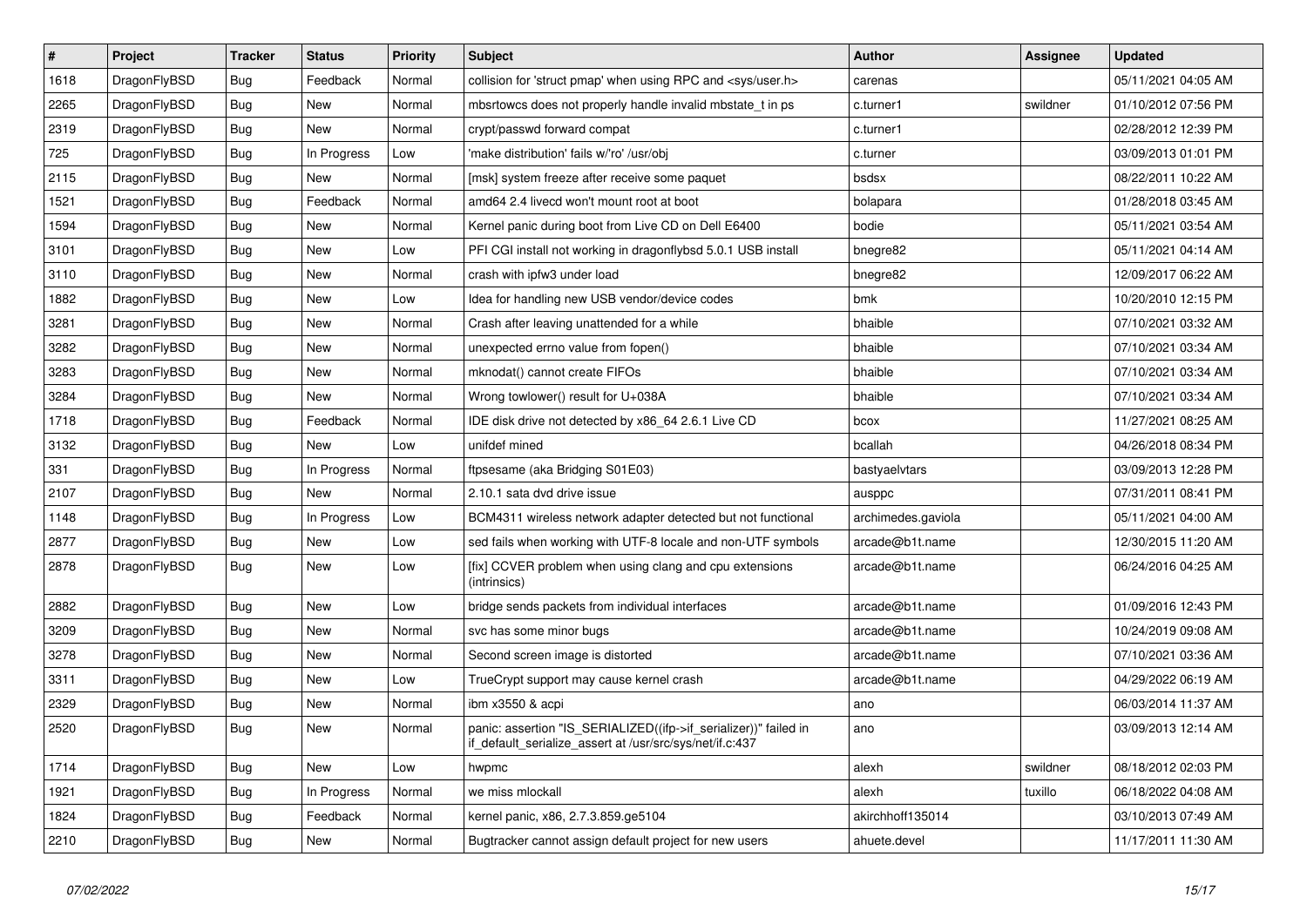| $\#$ | Project      | <b>Tracker</b> | <b>Status</b> | <b>Priority</b> | Subject                                                                                                              | Author             | Assignee | <b>Updated</b>      |
|------|--------------|----------------|---------------|-----------------|----------------------------------------------------------------------------------------------------------------------|--------------------|----------|---------------------|
| 3299 | DragonFlyBSD | <b>Bug</b>     | In Progress   | Normal          | DragonFlyBSD reports utterly wrong uptime (most of the time, right<br>after booting in)                              | adrian             |          | 11/11/2021 01:43 PM |
| 3300 | DragonFlyBSD | <b>Bug</b>     | <b>New</b>    | Normal          | Running Xvnc from TigerVNC package through the INETD daemon<br>in TCP WAIT mode fails hard                           | adrian             |          | 01/08/2022 04:25 AM |
| 3301 | DragonFlyBSD | <b>Bug</b>     | New           | Normal          | Gkrellm from the packages is not showing logged in users in main<br>window, logged in users always $== 0$            | adrian             |          | 01/08/2022 04:24 AM |
| 2250 | DragonFlyBSD | <b>Bug</b>     | <b>New</b>    | Normal          | Kernel panic                                                                                                         | adamk              |          | 11/23/2018 01:10 AM |
| 1941 | DragonFlyBSD | <b>Bug</b>     | <b>New</b>    | Normal          | wlan config crash                                                                                                    | abandon.every.hope |          | 12/24/2010 07:54 PM |
| 2852 | DragonFlyBSD | <b>Bug</b>     | New           | Normal          | Hammer File System - hangs on undo during system boot / mount -<br>will not recover on DragonFlyBSD newer than 3.6.0 | abale              |          | 05/11/2021 04:07 AM |
| 3120 | DragonFlyBSD | Bug            | <b>New</b>    | Normal          | Intel AC 8260 firmware does not load                                                                                 | Vintodrimmer       |          | 08/28/2018 03:30 AM |
| 3219 | DragonFlyBSD | <b>Bug</b>     | New           | Normal          | x11/xorg port can not be build                                                                                       | <b>UlasSAYGIN</b>  |          | 03/31/2020 08:57 AM |
| 3240 | DragonFlyBSD | <b>Bug</b>     | <b>New</b>    | High            | compile error because of openssl with /usr/dports/security/rhash for<br>mysql 8 install                              | UlasSAYGIN         |          | 06/04/2020 08:05 AM |
| 2595 | DragonFlyBSD | Bug            | <b>New</b>    | Normal          | DragonFly 3.4.3 crashes on SUN Blade X6250 with Qlogic ISP 2432 Turvamies<br>FC card                                 |                    |          | 10/07/2013 11:53 AM |
| 2493 | DragonFlyBSD | <b>Bug</b>     | <b>New</b>    | Normal          | vidcontrol: invalid video mode name                                                                                  | Svarov             |          | 01/24/2013 09:55 AM |
| 1246 | DragonFlyBSD | <b>Bug</b>     | <b>New</b>    | Normal          | bad resolution (monitor desync) with livedvd                                                                         | Przem0l            |          | 02/18/2014 06:29 AM |
| 2499 | DragonFlyBSD | <b>Bug</b>     | In Progress   | Urgent          | DRAGONFLY_3_2 lockd not responding correctly                                                                         | Nerzhul            |          | 01/22/2013 12:47 PM |
| 3006 | DragonFlyBSD | <b>Bug</b>     | New           | Normal          | boot0cfg: panic in kern_udev.c in function _udev_dict_set_cstr when<br>installing in VirtualBox                      | MichiGreat         |          | 04/01/2017 02:22 PM |
| 1700 | DragonFlyBSD | Submit         | In Progress   | Normal          | skip boot2 menu on <enter></enter>                                                                                   | Johannes.Hofmann   | tuxillo  | 05/15/2022 08:35 AM |
| 1850 | DragonFlyBSD | Bug            | <b>New</b>    | Normal          | volume-add on hammer root fs panic                                                                                   | Johannes.Hofmann   |          | 04/18/2019 04:27 AM |
| 2453 | DragonFlyBSD | <b>Bug</b>     | New           | Normal          | panic: assertion "gd->gd_spinlocks == 0" failed                                                                      | Johannes.Hofmann   |          | 11/12/2012 12:54 PM |
| 2617 | DragonFlyBSD | <b>Bug</b>     | Feedback      | Normal          | Possible issue with wireless mouse on 3.6 release                                                                    | FilippoMo          |          | 01/14/2015 03:42 PM |
| 2618 | DragonFlyBSD | <b>Bug</b>     | <b>New</b>    | Normal          | mouse problem on RELEASE-3_6_0                                                                                       | FilippoMo          |          | 12/20/2013 03:26 AM |
| 2620 | DragonFlyBSD | <b>Bug</b>     | New           | Normal          | moused problem                                                                                                       | FilippoMo          |          | 12/20/2013 10:32 AM |
| 989  | DragonFlyBSD | <b>Bug</b>     | New           | Normal          | installer/fdisk trouble with wrapped values                                                                          | Discodestroyer     |          | 02/18/2014 06:27 AM |
| 2806 | DragonFlyBSD | <b>Bug</b>     | <b>New</b>    | Normal          | failed to configure a link-local address on ath0 (errno = 22)                                                        | Chingyuan          |          | 05/25/2021 01:00 AM |
| 2870 | DragonFlyBSD | <b>Bug</b>     | <b>New</b>    | High            | Broken text and icons when glamor acceleration is used                                                               | 375gnu             | ftigeot  | 01/31/2016 12:13 AM |
| 1390 | DragonFlyBSD | Bug            | In Progress   | Normal          | Use id_t type for {get,set}priority()                                                                                | Anonymous          | tuxillo  | 07/05/2019 02:18 AM |
| 1397 | DragonFlyBSD | Bug            | Feedback      | Normal          | jobs -I output inconsistency when called from script                                                                 | Anonymous          | tuxillo  | 05/15/2022 05:07 AM |
| 1398 | DragonFlyBSD | Submit         | In Progress   | Normal          | hdestroy(3) restricts hash key to point to malloc'ed space                                                           | Anonymous          |          | 08/20/2021 04:06 PM |
| 1695 | DragonFlyBSD | <b>Bug</b>     | New           | Normal          | NFS-related system breakdown                                                                                         | Anonymous          |          | 04/10/2014 12:35 AM |
| 2052 | DragonFlyBSD | <b>Bug</b>     | New           | Normal          | Kernel panic: CPU APIC ID out of range                                                                               | Anonymous          |          | 05/02/2011 11:06 AM |